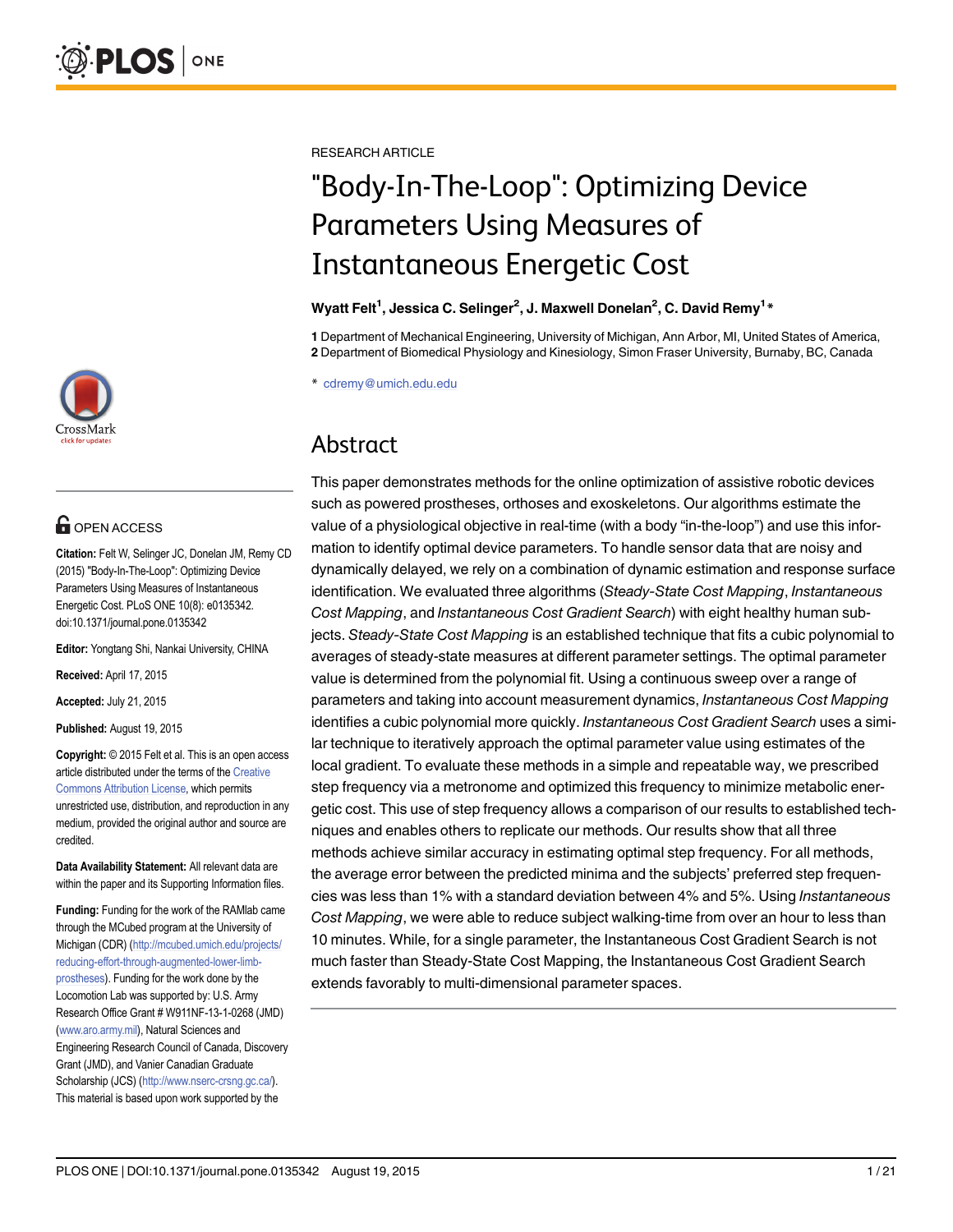<span id="page-1-0"></span>

National Science Foundation Graduate Research Fellowship (WF) under Grant No. DGE 1256260. Any opinion, findings, and conclusions or recommendations expressed in this material are those of the authors and do not necessarily reflect the views of the National Science Foundation ([www.nsf.](http://www.nsf.gov) [gov](http://www.nsf.gov)). The funders had no role in study design, data collection and analysis, decision to publish, or preparation of the manuscript.

Competing Interests: The authors of this manuscript have read the journal's policy and have the following competing interests: J. Maxwell Donelan is the founder and scientific advisor to Bionic Power. This does not alter the authors' adherence to PLOS ONE policies on sharing data and materials.

#### Introduction

Advances in rehabilitation technology have led to a growing class of computer-controlled devices that provide powered assistance for human motion. These include powered protheses, orthoses, and exoskeletons [\[1\]](#page-19-0). The behavior of these devices can often be tuned via a set of control parameters. For instance, the BiOM powered ankle prosthesis has 11 parameters governing its stiffness, the power and timing of the actuated push-off, and other functionality  $[2]$  $[2]$ . The powered prosthesis for trans-femoral amputees developed at Vanderbilt had 42 virtualstiffness parameters at one point in its development [[3](#page-19-0)]. Although high numbers of parameters make devices highly adaptable, they also make the selection of proper parameter values more difficult. One might hope to select appropriate parameters settings using models and simulations, but parameter settings selected in this way are not always optimal when evaluated experimentally [\[4](#page-19-0)]. Offline models cannot fully capture the variability of end-users nor the ways that users will interact with different parameter settings. This makes an a priori selection of parameters for a specific end-user a challenge. For this reason, final parameter selections are almost always experimentally. That is, the process is driven by experimental observations of the user interacting with the device at different parameter settings [[2](#page-19-0)]. The methods for tuning parameters to a particular end-user are often based on heuristics. The tuning may involve a trial-anderror process that is driven by subjective evaluations  $[4]$  $[4]$ . This is similar to the process used by a prosthetist when aligning a conventional passive prosthesis [\[5](#page-19-0)]. The process requires expert knowledge, is time consuming, and research has shown that the subjectivity of these methods makes them unreliable [[6](#page-19-0), [7\]](#page-19-0). It would be highly desirable to automate the tuning process to remove subjectivity and enable assistive devices to continue to adapt even after the initial fitting.

The development of such an automated tuning process begins with the definition of a suitable physiological objective. An optimization algorithm that is able to quantify this objective can automatically compare parameter choices and identify those that are better. Possible examples of physiological objectives include the reduction of energy spent by the user, improved user comfort, or the enforcement of a desired user training effort. Generally, none of these objectives can be measured directly. Instead, they must be estimated from related indicators, such as from oxygen consumption, muscle activation, heart rate, or joint motion. The relationship between these indicators and the physiological objective can be complex and is often concealed by unrelated effects, such as noise or other disturbances. To reconstruct the objective, we might have to combine information from multiple sensors and take into account delays and other dynamic effects. In this paper we focus our work on using metabolic energetic cost as the physiological objective. We estimate this cost by using oxygen consumption measured at the mouth as the related indicator. In our methods, we compensate for the dynamics of energy conversion in the body and we employ algorithms that are robust against the large amounts of noise that are typical for respiratory measurements. Naturally, these methods are very specific to energetic cost. However, similar ideas can be applied to a wide range of physiological objectives as well as to different indicators and sensor modalities.

Metabolic energetic cost is commonly used to characterize and improve device performance  $[8-11]$  $[8-11]$  $[8-11]$ . It is a measure of the energy being consumed by a user to sustain an activity. As the user of an assistive device is able to rely more on the device to perform the necessary work, the energy required of a user goes down  $[12]$ . In this way, energetic cost provides a clear way to characterize the quality of assistance being provided. For example, Malcolm et al. [\[13](#page-20-0)] demonstrated that measurements of energetic cost can be used to identify the energetically optimal timing setting of a powered ankle-foot orthosis. Deviations away from this optimal setting resulted in increased user effort. There is also evidence that, in many situations, humans seek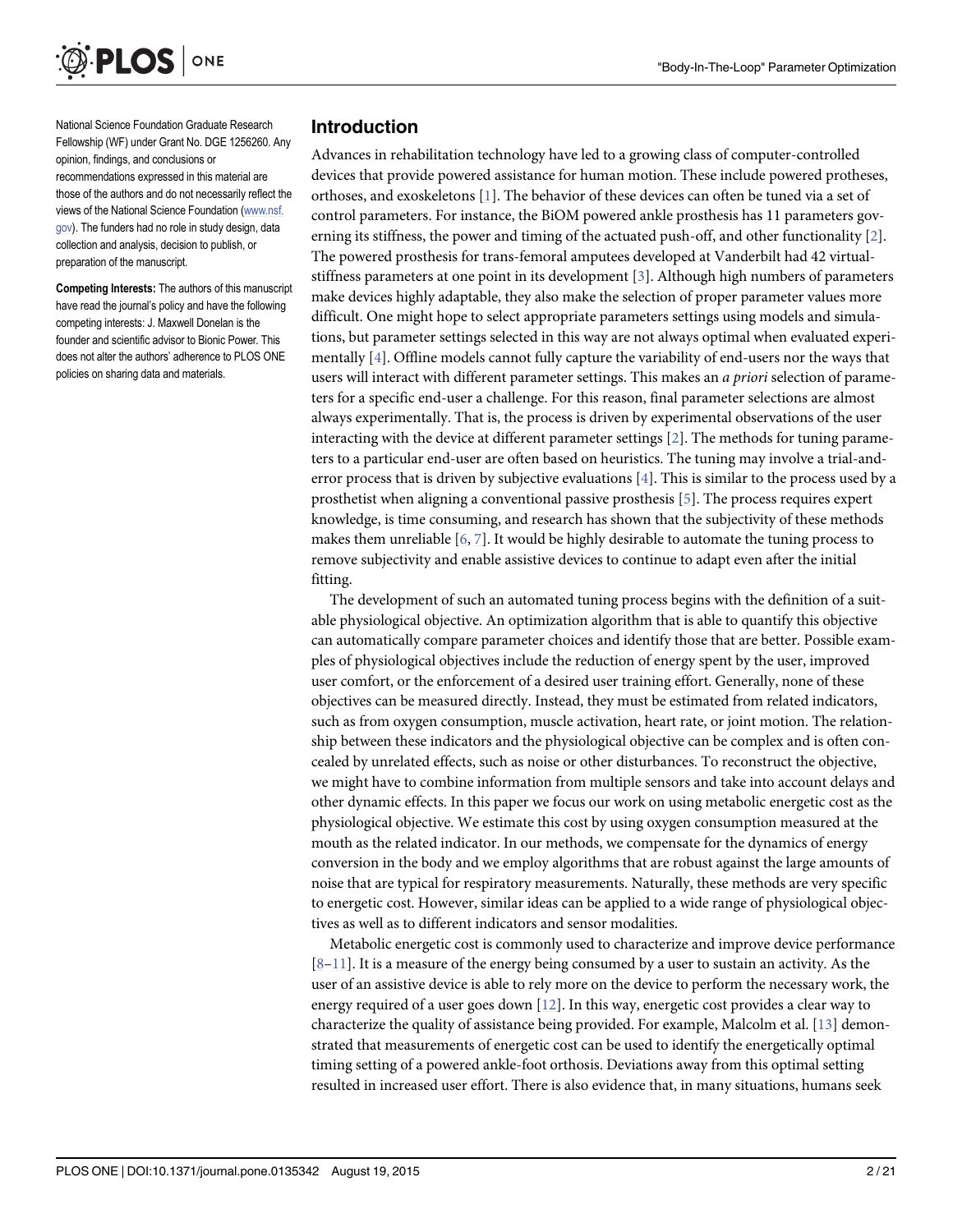<span id="page-2-0"></span>to minimize their energetic cost in unassisted walking. Research has shown that a subject's choice of walking speed, step-frequency and step width will minimize the energy required to walk a given distance  $[14-17]$  $[14-17]$  $[14-17]$  $[14-17]$ . In addition, using metabolic effort as the objective might allow us to capture some other important characteristics of providing beneficial assistance. For example, if the wrong parameter setting of an assistive device causes discomfort or pain, the user might start fighting the device or engage in other compensatory actions. Through this mechanism, discomfort and other issues will likely lead to an increase in energy consumption and are thus accounted for in measures of energetic cost.

The use of measurements of energetic cost is challenging because they are sparsely sampled, noisy, and dynamically delayed [\[18](#page-20-0)]. The most practical measures during locomotion come from measuring the volumes of oxygen and carbon-dioxide in inspired and expired air. These measures are used to approximate the consumption rates of chemical fuels in the body [[19](#page-20-0)]. The sampling rate of these measures corresponds to the breath-rate of the subject. During light exercise, a typical breath rate of 20 breaths-per-minute would result in a sampling rate of 0.3Hz [\[20\]](#page-20-0). Variability in breath volumes results in noisy measurements with a Gaussian distribution and a signal to noise ratio of approximately four [\[18,](#page-20-0) [21\]](#page-20-0). Additionally, the measures do not always reflect the user's current level of effort. Rather, the effect of changes in effort appears gradually over time. For example, if a sitting subject were asked to stand and begin walking, it would take over a minute for the energetic cost measures to rise and plateau at the value corresponding to walking [\[20\]](#page-20-0).

When looking to identify optimal parameter settings, the difficulties of respiratory measurements are typically addressed by averaging the effects of many steady-state breaths. To characterize the energetic cost at a given parameter setting, researchers will often wait three minutes to allow the measures to plateau at steady-state values and then average measurements over an additional three minutes while the subject continues the activity [[20\]](#page-20-0). This process is repeated with several parameter settings to approximate the relationship between the energetic cost and the parameter through a curve-fitting process. The minimum of this curve is taken as a proxy for the optimal parameter settings  $[13-15]$  $[13-15]$  $[13-15]$ . We refer to this method as *Steady-State Cost Map*ping. Mapping, refers to the fact that this method seeks to fit a curve or surface over a large number of parameter settings to estimate the shape of the overall energy-parameter relationship. Steady-State Cost is the energetic cost averaged at a single parameter setting after some waiting time to avoid any effects of the dynamic delay and noise.

With only a single parameter to tune, Steady-State Cost Mapping can be quite effective. The time required to collect each data point, however, greatly limits the broader applicability of this method. The number of data points required to map the interactions of multiple parameters increases by the power of the number of parameters. If N settings were evaluated to map the effect of a single parameter,  $N^2$  would be required for a similar mapping of two parameters. For example, evaluating a single parameter at five settings takes about half an hour. Two parameters, with five settings each would require two and a half hours. Experiments by Bertram used eight different values for the speed and step frequency of subjects. Though he only tested 49 of the 64 possible combinations, the experiments required subjects to walk for over four hours [\[17](#page-20-0)]. Evaluating all the possible combinations for the 11 parameters of the BiOM [\[2](#page-19-0)] or the 42 parameters of the Vanderbilt leg  $[3]$  $[3]$  $[3]$  would be infeasible. Nor is such an exhaustive mapping necessarily useful. When the goal is to identify the energetically optimal parameter settings, parameter settings evaluated far from the minimum do not greatly affect the result. The surfaces that are fit to measurements are designed to match the local relationship between the parameters and energetic cost. For this reason, evaluating parameter settings close to the minimum would provide a more accurate estimate of the minimum location than the evaluation of settings far from the minimum. Yet, this is only possible if we have some prior knowledge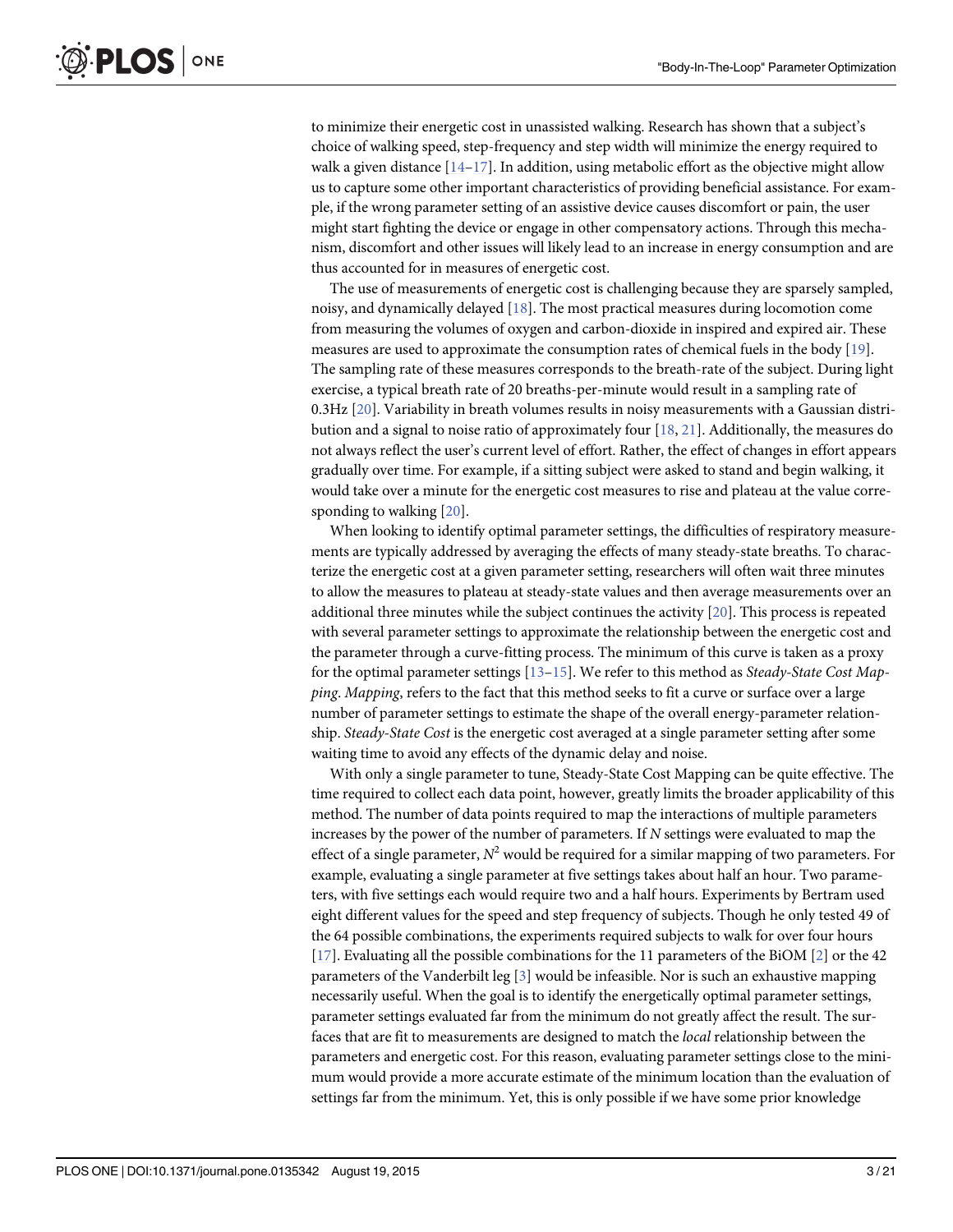about the approximate location of the minimum, or if we can estimate the location in an iterative process.

The purpose of our work is to improve the methods used to identify device parameter settings. Specifically, we propose methods that enable the faster selection of energetically optimal parameter settings. These methods rely on the the estimation of Instantaneous Energetic Cost [\[20](#page-20-0)]. Instantaneous Cost refers to power being used by the body at any particular instant in time. Estimates of Instantaneous Cost provide a way of characterizing the energetic requirements of various conditions without necessarily waiting for respiratory measurements to reach steady-state at each condition. This enables a real-time optimization that relies on continuously varying parameters that are updated with an actual human body in the loop.

# Methods

The optimization seeks to identify optimal parameter values  $p^*$  that minimize a physiological value function x (Fig 1). This value function is estimated indirectly through measurements  $\hat{v}$  of indicators  $y$ . For example, we might seek to minimize the energetic effort of a person walking with an assistive device. In this example, the value function  $x$  is the subject's instantaneous energetic cost, and the indicator y is oxygen consumption measured at the mouth  $(\dot{V}O_2)$ , obtained via respiratory measurements  $\hat{y}$ . When we assume that a reduction of effort can be achieved by the proper tuning of controller parameters, the cost function can be expressed as  $x$  $(p)$  in which the controller parameters constitute the free parameter vector  $p$ . The current work demonstrates a faster method for approximating the optimal setting of a single parameter  $p$ (Instantaneous Cost Mapping) and a method that can search for the minimum when multiple parameters  $p$  are involved (Instantaneous Cost Gradient Search). These methods are compared with the traditional Steady-State Cost Mapping approach.

The estimation of Instantaneous Cost relies on a function that serves as a surrogate for the unknown relationship between energetic cost and the parameter settings. The surrogate



Fig 1. Graphical Representation of the Response Surface Identification. The relationship  $x(p)$  between a controller parameter p (in this work, stepfrequency) and the physiological objective x (in this work, metabolic energetic cost) was replicated by a response surface  $\bar{x}$   $(p, \lambda)$  defined by a set of shape parameters  $\lambda$ . The shape parameters were identified to minimize the error between predicted respiratory response  $\bar{y}$  (based on a model of the measurement dynamics [<u>20])</u> and actual measures  $\hat{y}$ . This dynamic estimation process enabled us to use non-steady-state breath-by-breath measures to approximate the relationship between the control parameter  $p$  and energetic cost  $x$ . Optimization was performed with respect to the response surface,  $x(\rho,\lambda)$ , that approximates the energy-parameter relationship.

doi:10.1371/journal.pone.0135342.g001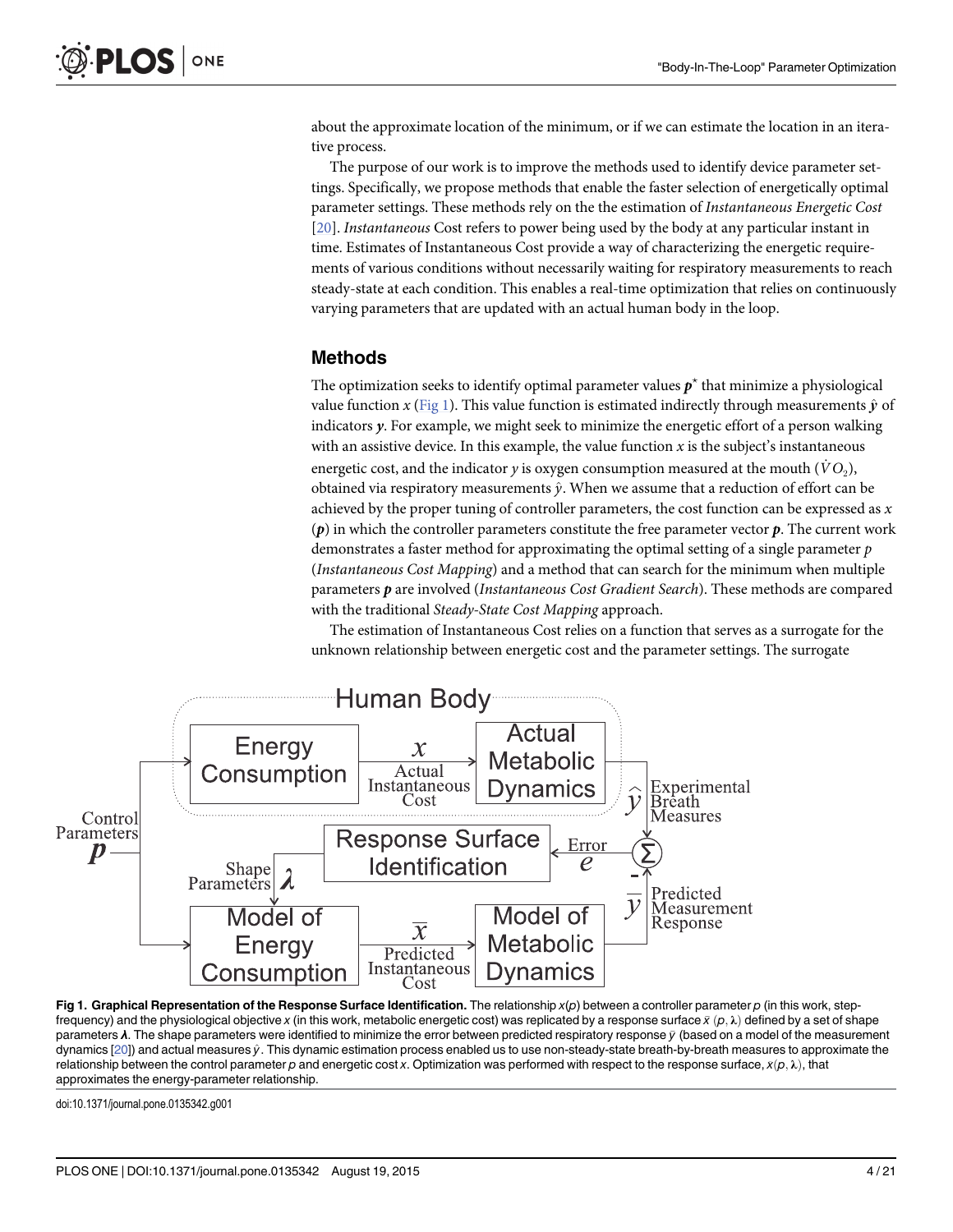function is adapted to match experimental measurements of energetic cost  $[17, 20]$  $[17, 20]$  $[17, 20]$  $[17, 20]$  $[17, 20]$ . This surrogate function can be interpreted as a response surface that characterizes the energy-parameter relationship and can be used to drive an optimization  $[22]$  $[22]$ . The *Instantaneous Cost Mapping* uses a cubic polynomial fit to the entire feasible range of a parameter. The measurements for the polynomial are taken while linearly varying the parameter value from one extreme to the other over a fixed time interval. The estimate of the optimal parameter setting is found by evaluating the minimum of the polynomial. The Instantaneous Cost Gradient Search uses gradient descent techniques adapted from Finite Difference Stochastic Approximation [\[23](#page-20-0)]. This method approximates a gradient using measures taken at points near the current parameter settings. The gradient (i.e., a linear response surface) is used to iteratively drive the parameter settings to a local minimum. This process takes place with a "body-in-the-loop"–it is driven by measurements of energetic cost collected in real-time. The three methods are illustrated in Fig 2.

In the study presented here, the device parameter  $p$  that we optimize is simply the step frequency at which a subject is commanded to walk. That is, rather than using a robotic assistive



Fig 2. Overview of Methods. Steady-State Cost Mapping uses a cubic polynomial fit to averages of steady-state metabolic measurements taken in random order at discrete step frequencies between -25% and 25% of the subject's preferred step frequency. Instantaneous Cost Mapping uses data collected from continuously changing the commanded step frequency over the same range. The predicted minimum of this method is obtained from a cubic polynomial response surface fit that best predicts the respiratory measurements. The Instantaneous Cost Gradient Search uses an estimate of the slope of the energyparameter surface to update the guess of the optimal parameter setting. The slope estimate comes from measurements taken at discrete step frequencies a small distance away from the current guess. The predicted minimum is the final iteration value. (Gray lines indicate data that are not used in the identification.)

doi:10.1371/journal.pone.0135342.g002

<span id="page-4-0"></span> $PLOS$  ONE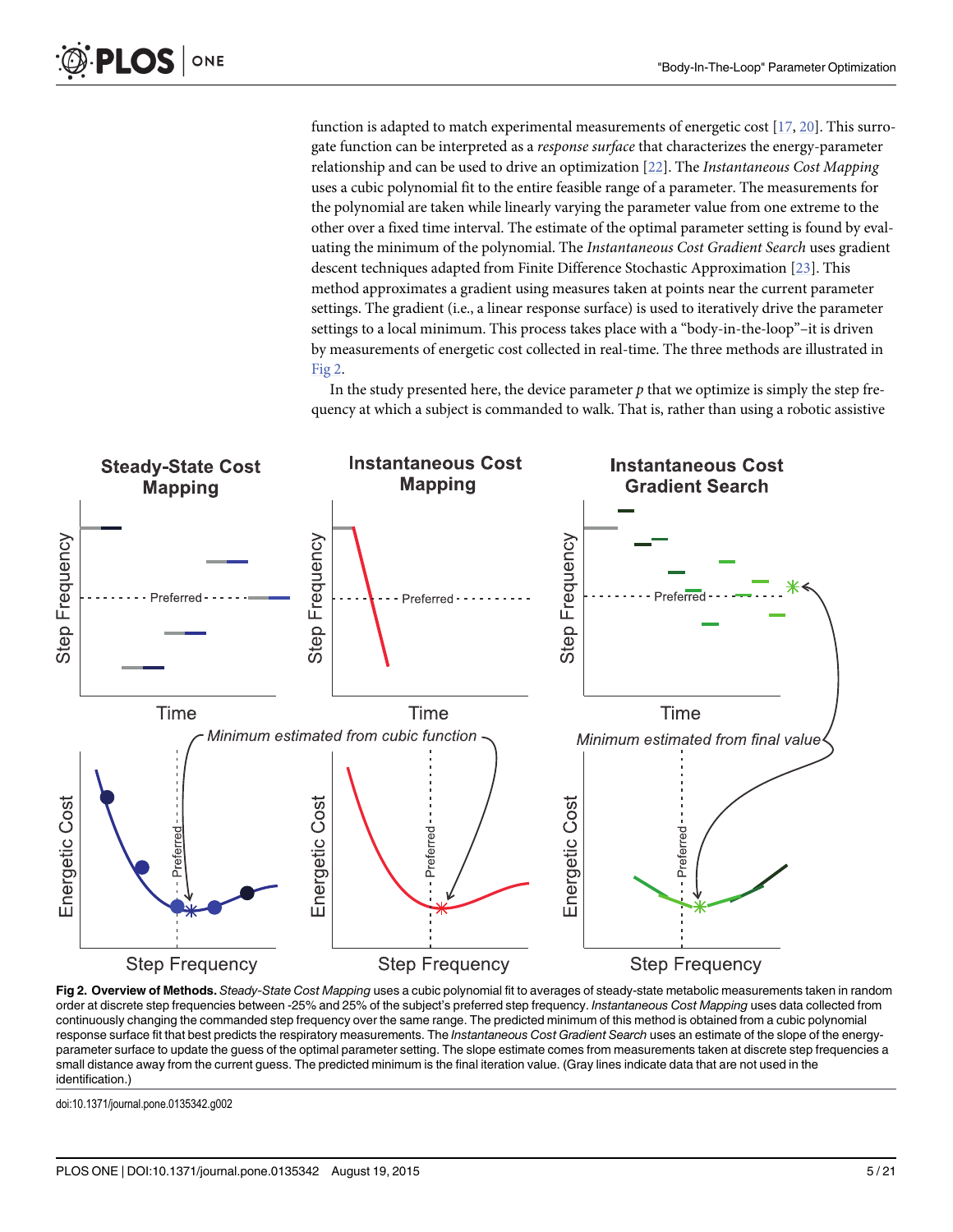

Fig 3. Experimental Evaluation. "Body-in-the-Loop" optimization refers to the use of real-time measures of a physiological value function to drive the online selection of parameter values. We evaluated this concept with the example of treadmill walking to the beat of a metronome. In a study with eight healthy subjects, we used step-frequency as a proxy for the controller parameters of a computer controlled assistive device. Our physiological objective was the minimization of metabolic energetic cost. Three different computer algorithms were implemented that prescribed step-frequency via the metronome and that evaluated measures of oxygen consumption.

doi:10.1371/journal.pone.0135342.g003

device unique to our lab, our "computer-controlled assistive device" is a metronome that subjects are instructed to follow ( $Fig 3$ ). Our use of step frequency allows the methods of this work to be easily replicated and improved by other groups. Because step frequency is easy to prescribe and measure and has a clear metabolic minimum, it has been used in experiments studying the way that humans optimize their own walking  $[15, 17, 24]$  $[15, 17, 24]$  $[15, 17, 24]$  $[15, 17, 24]$  $[15, 17, 24]$ . The energetically optimal step frequency can be approximated by the step frequency that a subject selects on their own (without a metronome) [[15\]](#page-20-0). This self-selected step frequency is referred to as a subject's "preferred". Our experiments with eight subjects used the preferred step frequency of each subject as the ground truth for the energetic minimum.

#### Parameter Exploration Strategies

By exploring the parameter settings,  $p$ , in an intelligent way, we can learn about the shape of the cost function,  $x(\boldsymbol{p})$ , and find energetically optimal values of the parameters,  $\boldsymbol{p}^\star$ . The algorithms we test explore the parameters in different ways: the Steady-State Cost Mapping relies on evenly-spaced parameter settings evaluated in separate trials, the Instantaneous Cost Mapping evaluates a continuous sequence of parameter settings in a single trial, and the Instantaneous Cost Gradient Search tests nearby parameter settings to intelligently update the parameter choice.

#### Response Surface Identification

The instantaneous energetic cost, x, cannot be measured directly, but only estimated through the respiratory response, y. These measurements are intermittent, very noisy and exhibit dynamics similar to a low-pass filter. Without replicating the complex biological processes that govern respiration and metabolism, we describe the dynamic relationship of instantaneous energetic cost  $x$  and the respiratory response  $y$  by a simple lumped-parameter model with experimentally identified coefficients. In particular, our previous work shows that a first-order,

ONE

<span id="page-5-0"></span>OS I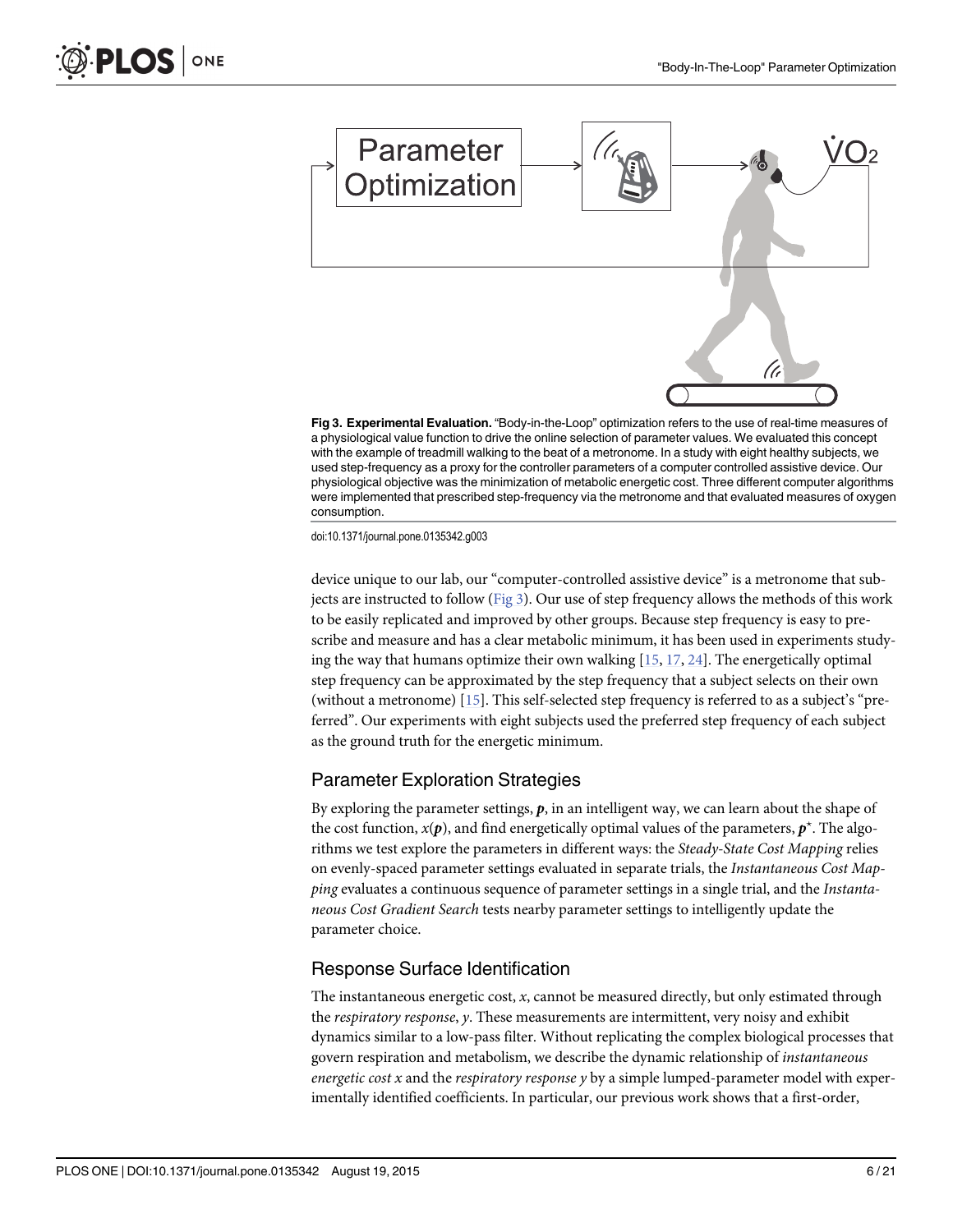<span id="page-6-0"></span>linear dynamic model with a single time constant,  $\tau$ , can describe the dynamics of respiratory metabolic measurements during walking  $[20]$  $[20]$  $[20]$ . That is, the dynamic response of y is akin to a low-pass filter with a time constant of  $\tau$ . In [\[20\]](#page-20-0), this grey-box model was able to account for 82–99% of the measured variability. Mathematically, the relationship between the respiratory response of energetic cost,  $y^i$  (corresponding to breath,  $i$ ), and the instantaneous energetic cost,  $x^{i}(\boldsymbol{p}^{i})$ , can be expressed as:

$$
y^{i} = \left(1 - \frac{h_{i}}{\tau}\right) y^{(i-1)} + \frac{h_{i}}{\tau} x^{i}(\boldsymbol{p}^{i}).
$$
\n(1)

In this time-discrete dynamic formulation,  $h_i$  is the time since the previous breath and  $\tau$  is the time constant of the subject's metabolic response. If x and y were at the same value (i.e., steady-state conditions) and the value of x was suddenly changed, the subsequent values of  $y$ would begin to asymptotically approach the new value of x.  $\tau$  characterizes the rate of this asymptotic approach. After a time equal to  $3\tau$  the error between x and y will be approximately 95% smaller than before. Previous experiments characterizing instantaneous energetic cost during walking found an average value of  $\tau$ , in their subject pool, to be 42 seconds with a standard deviation of 12 seconds [[20](#page-20-0)].

We approximate the instantaneous cost function  $x(p)$  by finding a *response surface* that best predicts the respiratory measurements while taking into account the dynamics of metabolic energy conversion. This response surface is defined by a vector of  $m$  constants,  $\lambda$ . The constants alter the shape of the response surface and are identified by the algorithm to match the experimental measurements of energetic cost. We denote this approximation of the underlying relationship between the parameters,  $p$ , and the instantaneous energetic cost,  $x(p)$  with an overbar:  $\bar{x}(\mathbf{p}, \lambda)$ . The optimization is conducted with respect to this response surface, similar to work by Lawrence et al. [\[25\]](#page-20-0). While there are many functions that could be used to represent the relationship between the parameters and the required energy, the response surfaces used in this work are polynomial series with coefficients  $\lambda$ . Polynomials are useful for approximating unknown functions because they are linear with respect to  $\lambda$ .

Recursively evaluating  $\underline{\text{Eq}}$  (1) using  $\bar{x}(\bm{p},\bm{\lambda})$  and an initial breath estimate  $\bar{y}^1$  returns a predicted respiratory response  $\bar{y}.$  For a given set of  $n$  noisy breath measurements,  $\hat{y}$  (where  $\hat{ }$ refers to actual measurements), the best fit response surface minimizes the sum of squared error,  $e$ , between the predicted respiratory response,  $\bar{y},$  and the actual measurements,  $\hat{y}$ :

$$
\min_{\lambda,\bar{y}^1} e = \sum_{i=1}^n (\hat{y}^i - \bar{y}^i)^2 = (\hat{y}^1 - \bar{y}^1)^2 + \sum_{i=2}^n (\hat{y}^i - \bar{y}^i(\bar{x}(\bm{p}^i,\lambda), \bar{y}^{i-1},h^i,\tau))^2
$$
(2)

The solution to  $\underline{\text{Eq}}$  (2) includes a set of optimal shape-defining constants,  $\lambda^\star$ , that result in a response surface,  $\bar{x}(\pmb{p},\pmb{\lambda}^{\star})$ , with the best fit between the predicted respiratory response,  $\bar{y}$ , and the actual breath measurements,  $\hat{v}$ . This method of response surface identification is similar to Least-Squares techniques of dynamic system parameter estimation [\[26\]](#page-20-0). A well-fit response surface provides a way for us to characterize the effect of the parameters on the energetic cost in an analytic form.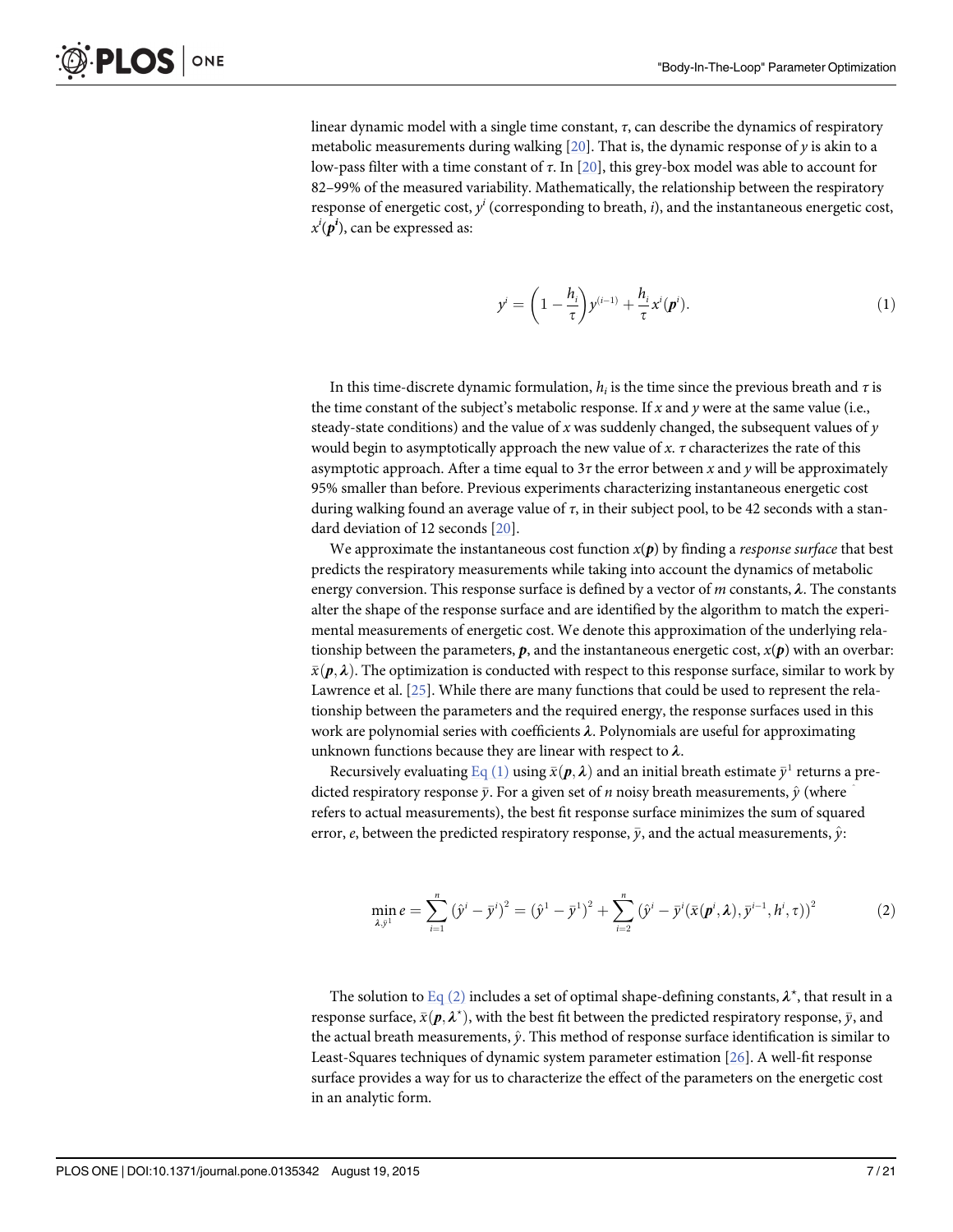Because our polynomial response surfaces are linear with respect to  $\lambda$ , [Eq \(1\)](#page-6-0) can be expressed as a system of linear equations

$$
\mathbf{A} \begin{pmatrix} \bar{\mathbf{y}}^1 \\ \lambda_1 \\ \vdots \\ \lambda_m \end{pmatrix} = \begin{pmatrix} \bar{\mathbf{y}}^1 \\ \vdots \\ \bar{\mathbf{y}}^n \end{pmatrix} . \tag{3}
$$

This linear form allows us to efficiently find the optimal initial breath estimate,  $\bar{y}^{1\star}$ , and shape parameters,  $\lambda^*$  that satisfy [Eq \(2\).](#page-6-0) This is done using the pseudoinverse of A,  $A^+ = (A^T)$  $A$ )<sup>-1</sup>  $A<sup>T</sup>$ . The properties of the pseudo-inverse allow us to find the best-fit response surface by multiplying  $\mathbf{A}^{+}$  with the respiratory measurements  $\hat{y}$ . The respiratory response,  $\bar{y}$ , predicted by  $\bar{y}^{1\star}$  and  $\lambda^\star$  will have the least squared-error possible.

$$
\begin{pmatrix} \bar{\mathbf{y}}^{1*} \\ \lambda_1^* \\ \vdots \\ \lambda_m^* \end{pmatrix} = \mathbf{A}^+ \begin{pmatrix} \hat{\mathbf{y}}^1 \\ \vdots \\ \hat{\mathbf{y}}^n \end{pmatrix}
$$
 (4)

A is a (n)  $\times$  (m + 1) matrix whose elements are defined recursively by the following pattern.

$$
\mathbf{A}_{ij} = \begin{cases}\n1 & i = 1, j = 1 \\
0 & i = 1, j \neq 1\n\end{cases}
$$
\n
$$
\mathbf{A}_{(i-1)j} \cdot \left(1 - \frac{h_i}{\tau}\right) \quad i > 1, j = 1\n\tag{5}
$$
\n
$$
\mathbf{A}_{(i-1)j} \cdot \left(1 - \frac{h_i}{\tau}\right) + \frac{h_i}{\tau} \frac{\partial x(\lambda, \mathbf{p}^i)}{\partial \lambda_{j-1}} \quad i > 1, j > 1
$$

When using a polynomial response surface,  $\bar{x}(\lambda, p)$  for a single parameter,  $p$  of the form  $\bar{x}(\lambda, p) = \lambda_1 + \lambda_2 p + \lambda_3 p^2 + \ldots + \lambda_m p^{m-1}$ , the matrix **A** is defined as follows

$$
\mathbf{A} = \begin{pmatrix} 1 & 0 & 0 & \cdots & 0 \\ \left(1 - \frac{h_i}{\tau}\right) & \frac{h_i}{\tau} & \frac{h_i}{\tau} p & \cdots & \frac{h_i}{\tau} p^{m-1} \\ \left(1 - \frac{h_i}{\tau}\right)^2 & \frac{h_i}{\tau} \left(1 - \frac{h_i}{\tau}\right) + \frac{h_i}{\tau} & \frac{h_i}{\tau} p \left(1 - \frac{h_i}{\tau}\right) + \frac{h_i}{\tau} p & \cdots & \frac{h_i}{\tau} p^{m-1} \left(1 - \frac{h_i}{\tau}\right) + \frac{h_i}{\tau} p^{m-1} \\ \vdots & \vdots & \vdots & \vdots & \vdots \end{pmatrix} . \tag{6}
$$

In the Instantaneous Cost Mapping, the response surface identification process is done only once, after the experiment is completed. In the case of the Instantaneous Cost Gradient Search, this identification process is done repeatedly during the experiment to iteratively drive the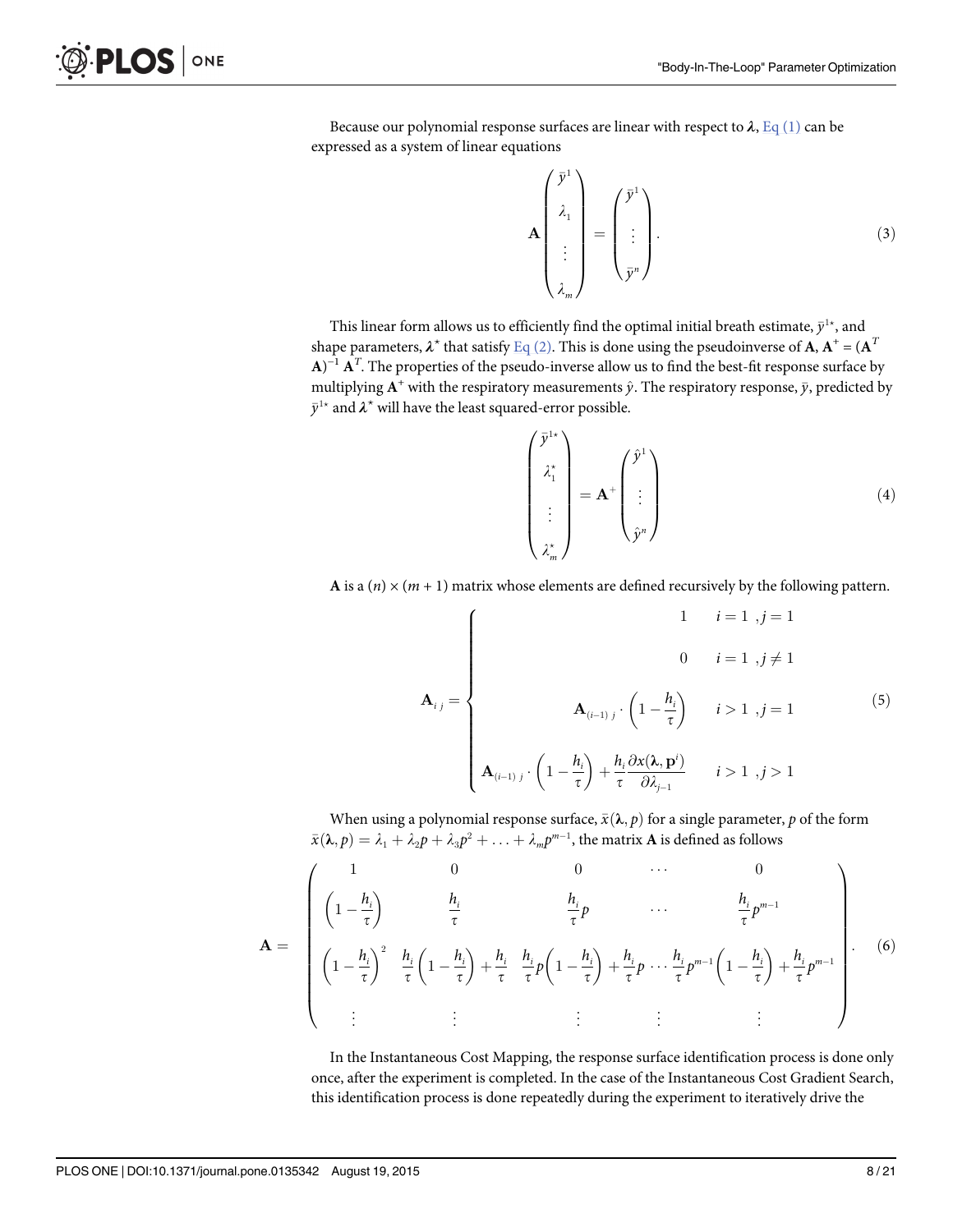<span id="page-8-0"></span>parameters towards energetically optimal values. We implemented this method in MATLAB, and have made it available on the MATLAB File Exchange [[27](#page-20-0)].

# Instantaneous Cost Mapping

For the Instantaneous Cost Mapping method, we fit a cubic polynomial response surface to the parameter space by continuously changing parameter values during the experiment. The analytical minimum of the surface is returned as the optimal parameter choice.

Parameter Exploration in the Instantaneous Cost Mapping. The parameter space is explored by linearly changing the parameter value from one extreme to the other (e.g.  $p_{min}$  to  $p_{max}$ ) over the course of time T.

$$
p(t) = p_{min} + \left(\frac{p_{max} - p_{min}}{T}\right)t
$$
\n(7)

Larger values of the interval, T, result in an increased number of samples which reduces the uncertainty of the shape parameters. Our experiments use  $T = 5$  min. The algorithm begins by commanding a step frequency at either 25% above or 25% below the subjects preferred step frequency. This step frequency gradually changes over the course of five minutes to the other value (e.g., from -25% to 25%).

Response Surface Type for the Instantaneous Cost Mapping. We assume that the underlying relationship between the parameters and energetic cost can be approximated by a cubic polynomial function.

$$
\bar{x}(\lambda, p) = \lambda_1 + \lambda_2 p + \lambda_3 p^2 + \lambda_4 p^3 \tag{8}
$$

The minimum of the polynomial is the unique point where the first derivative of the polynomial (with respect to  $p$ ) is zero and the second derivative is positive.

# Instantaneous Cost Gradient Search

This method iteratively approaches the local minimum of the value function by using the gradient (i.e., slope) of the value function to update its guess of the best parameter settings.

Parameter Exploration in the Instantaneous Cost Gradient Search. Gradient searches work by evaluating the gradient of the energy-parameter relationship near the current parameter settings. This gradient can be thought of an arrow pointing in the direction of improvements in energetic cost. The algorithm works by following this arrow towards the minimum. For example, if one imagines an energy-parameter relationship that looks like a parabola, the gradient would always be pointing in the direction of the minimum. The general form of a gradient descent is

$$
\bar{\boldsymbol{p}}_{k+1} = \bar{\boldsymbol{p}}_k - \alpha_k \mathbf{J}_k \ \alpha_k > 0 \tag{9}
$$

where  $\bar{\bm{p}}_k$  is the vector of parameter values at the current iteration,  $\bar{\bm{p}}_{k+1}$  contains the parameter values at the next iteration,  $J_k$  is the local gradient and  $\alpha_k$  is a small gain that determines the size of the change in parameters. Larger values of  $\alpha_k$  can be used to improve the progress of the algorithm far from a minimum and smaller values can be used to improve the convergence of the algorithm near a minimum. This method assumes that the cost function is differentiable with respect to the parameters.  $J_k$  at the current parameter settings  $\bar{p}_k$  is a vector containing the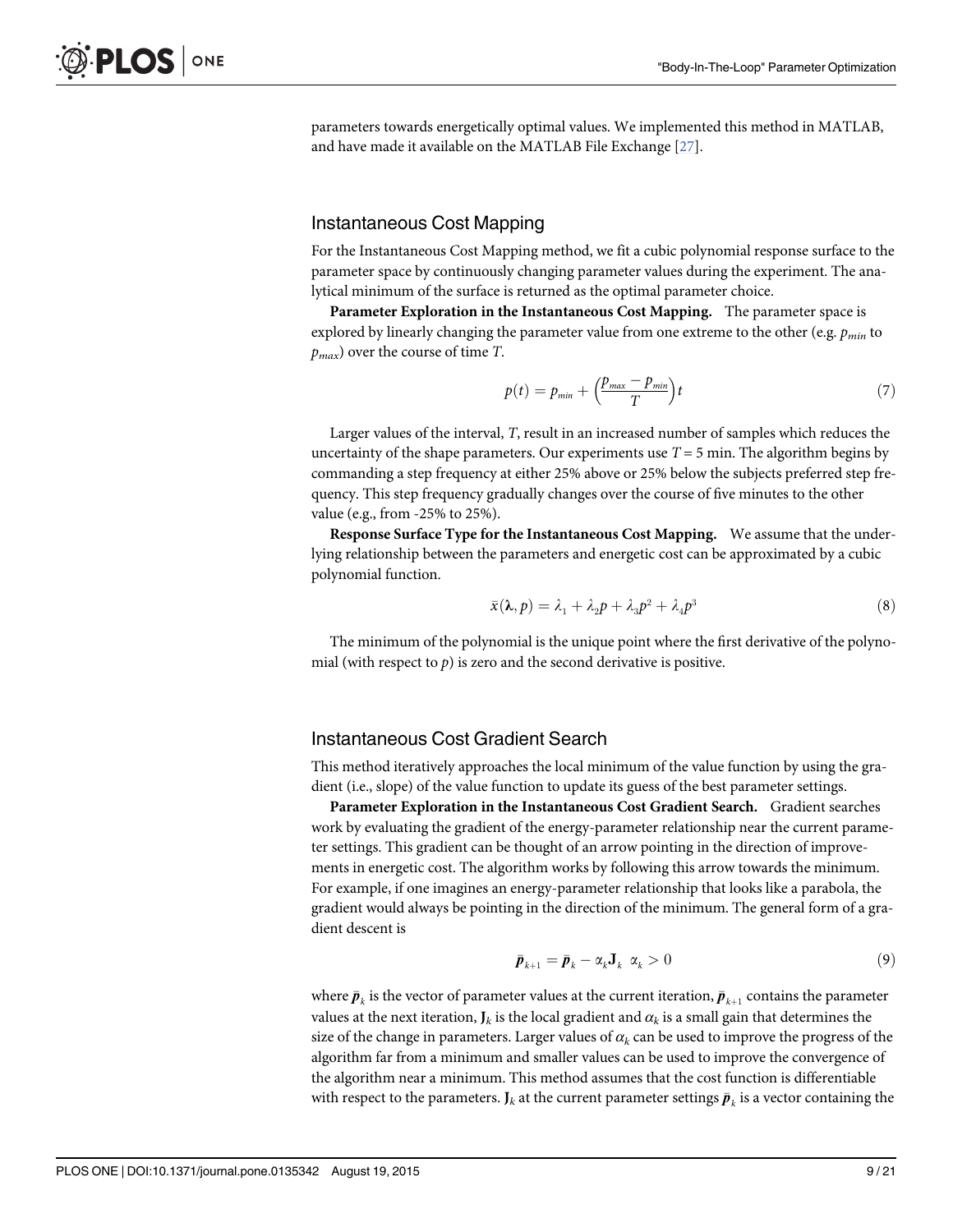<span id="page-9-0"></span>local slopes of the value function with respect to each parameter  $(p_1, p_2, p_3$  etc.).

$$
\mathbf{J}_{k} = \nabla(x)_{p} = \begin{pmatrix} \frac{\partial x}{\partial p_{1}} \\ \frac{\partial x}{\partial p_{2}} \\ \frac{\partial x}{\partial p_{3}} \\ \vdots \end{pmatrix}_{\bar{p}_{k}}
$$
(10)

For a value function evaluated through measurements, one cannot evaluate the gradient directly. An estimate of the gradient can be found by fitting a linear response surface to parameter values near the current iteration. Because of the uncertainty propagation from measurement noise, this estimate will be a stochastic approximation of the true gradient. Finite-Difference Stochastic Approximation (Kiefer-Wolfowitz) [[23](#page-20-0)] optimization techniques provide a template for identifying and utilizing these uncertain gradients in the search for a minimum. These methods estimate gradients by perturbing parameters with a "finite difference" and observing the response. The estimates of the gradients are used with a "scheduled" gain,  $\alpha_k$  that decreases with as the iteration number, k, increases according to the following equation.

$$
\alpha_k = \frac{A_0 \alpha_0}{A_0 + k^{\gamma}} \qquad 0 < \gamma \le 1 \tag{11}
$$

In this method, measurements are taken at a perturbation distance,  $c_k$ , from the current iteration point,  $\bar{p}_k$ . In our experiments,  $c_k$  was kept at the constant at 5% of the subjects preferred step frequency. The parameters of the gain schedule were  $A_0$  = 3, α $_0$  = .0004 $^{hz^2/}$ <sub>ml/min</sub>, γ = 1. To estimate the gradient in this one-dimensional case with  $n$  measurements of energetic cost, the parameter value was first perturbed upwards for  $\frac{n}{2}$  breaths and then downwards for another  $\frac{n}{2}$ breaths. i is the number of breaths since the gradient fitting began. In our experiments, we evaluated the gradient with 30 breaths at each perturbation point (i.e.,  $n = 60$ ).

$$
p_i = \begin{cases} \bar{p}_k + c_k, & \text{if } i \leq \frac{n}{2} \\ \bar{p}_k - c_k, & \text{if } \frac{n}{2} < i \leq n \end{cases}
$$
 (12)

Response Surface Type for the Instantaneous Cost Gradient Search. A linear response surface is fit to the set of  $n$  measurements of energetic cost taken near the current iteration point,  $\bar{p}_k$ . This surface allows us to extract an estimate of the gradient,  $J_k = \lambda_2^{\star}$ .

$$
\bar{x}(\lambda, p) = \lambda_1 + \lambda_2 p \tag{13}
$$

#### Experimental Methods

We implemented the three algorithms and evaluated their performance with eight healthy sub-jects walking to the beat of a metronome. [Table 1](#page-10-0) provides subject metrics. Subjects provided, written informed consent according to procedures approved by the University of Michigan Institutional Review Board. The methods of the study were approved prior to the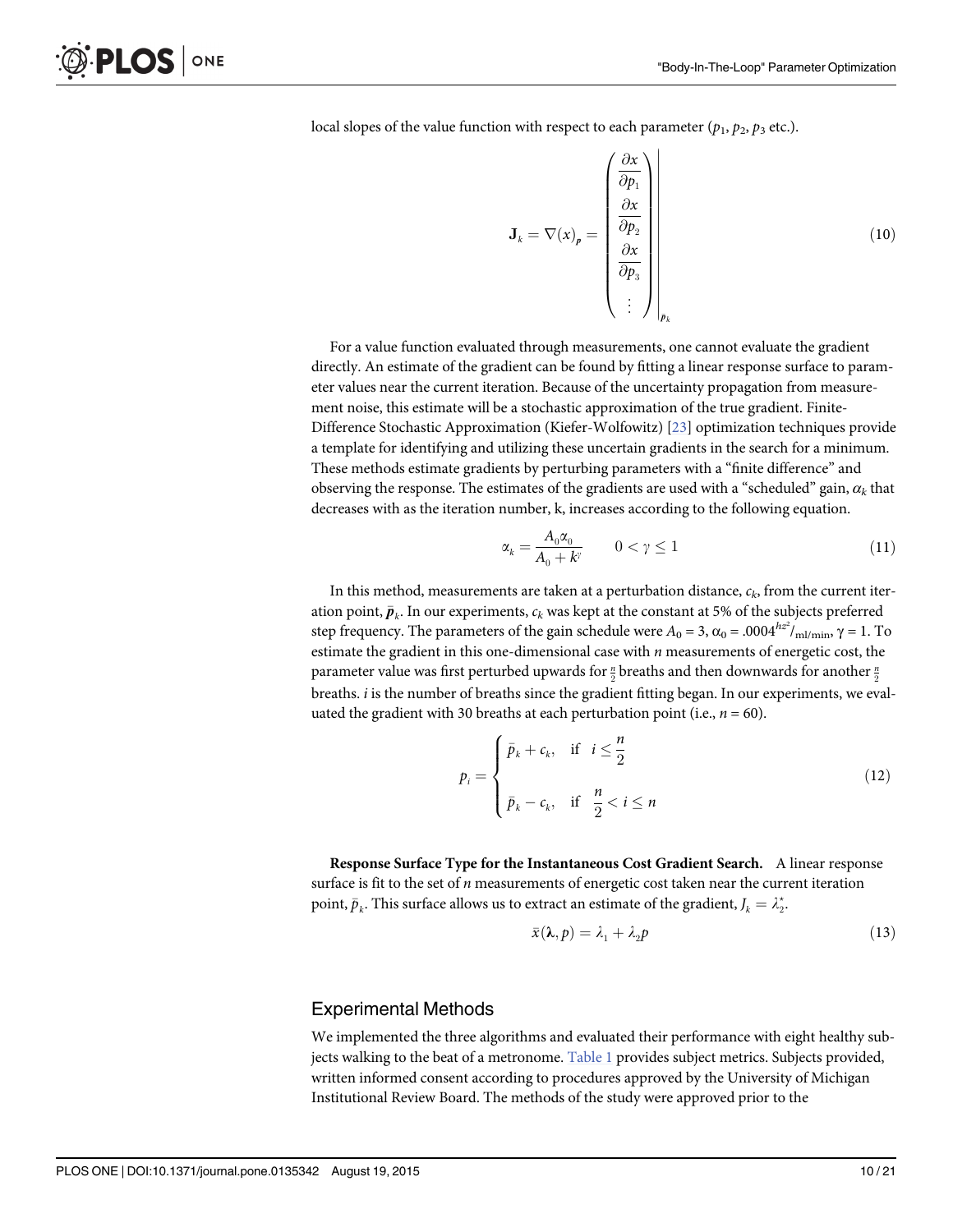<span id="page-10-0"></span>

| Table 1. Subject-Specific Data. The subject's preferred cadence (step frequency) was evaluated while on a treadmill without a metronome. "Time constant"         |
|------------------------------------------------------------------------------------------------------------------------------------------------------------------|
| refers to the time constant of the metabolic response used in $Eq(1)$ . This was characterized with a step-change in energetic requirements during the first six |
| minutes of the Instantaneous Cost Mapping trial.                                                                                                                 |

| #              | Age | Sex | Weight (kg) | Height (cm) | <b>Preferred Cadence (Hz)</b> | <b>Time Constant (s)</b> |
|----------------|-----|-----|-------------|-------------|-------------------------------|--------------------------|
| S <sub>1</sub> | 25  | M   | 80          | 184         | 1.79                          | 31                       |
| S <sub>2</sub> | 20  | M   | 77.7        | 178         | 1.75                          | 33                       |
| S <sub>3</sub> | 24  | M   | 85          | 189         | 1.67                          | 25                       |
| S <sub>4</sub> | 19  | M   | 88          | 185         | 1.77                          | 15                       |
| S <sub>5</sub> | 25  | M   | 72          | 175         | 1.82                          | 27                       |
| S <sub>6</sub> | 20  | F   | 57.7        | 167         | 1.93                          | 34                       |
| S7             | 21  | M   | 54          | 167         | 1.85                          | 12                       |
| S <sub>8</sub> | 17  | F   | 49.1        | 164         | 1.84                          | 47                       |
| mean           | 21  |     | 70.4        | 176         | 1.80                          | 28                       |
| <b>SD</b>      | 3   |     | 14.9        | 9           | 0.08                          | 11                       |

doi:10.1371/journal.pone.0135342.t001

commencement of the study by the IRB listed below. Study eResearch ID: HUM00020554 Health Sciences and Behavioral Sciences Institutional Review Board (IRB-HSBS) 2800 Plymouth Rd., Building 520, Room 1170, Ann Arbor, MI 48109-2800 (734) 936-0933 irbhsbs@umich.edu.

We evaluated each subject in two sessions with no more than 10 days between sessions. We asked subjects to fast for at least two hours before each session to ensure accurate metabolic measurements. All walking was at 1.25 m/s on a Woodway PRO 27 treadmill (WOODWAY USA, Inc., Waukesha, WI, USA). We conducted the Steady-State Cost Mapping in the first session. The Instantaneous Cost Mapping and Instantaneous Cost Gradient Search were conducted in this order in the second session. The time constant of each subject's metabolic response was identified during the Instantaneous Cost Mapping method.

We measured oxygen consumption with a portable respirometer (K4B<sup>2</sup>, COSMED, Rome, Italy). Oxygen consumption,  $VO<sub>2</sub>$ , was taken as a proxy for metabolic energetic cost. Energetic cost values calculated with oxygen consumption alone will not differ by more than 3% from energetic cost values calculated with both oxygen consumption and  $CO<sub>2</sub>$  production [\[19](#page-20-0)]. The step-frequencies were commanded through an Arduino-controlled metronome and measured with a force-sensitive-resistor (FSR) under the first metatarsal of the right foot. The FSR sensor was attached to a wireless transmission system (Trigno Wireless EMG, DELSYS, Natick, MA, USA). The measured step-frequency was filtered with a four-foot-fall (of the right foot) moving average filter. The filter was designed to roughly associate each breath with the contemporaneous step frequency measurements. Given a typical breath-rate and cadence of 20 breaths/minute and 1.8 Hz, respectively, we would expect three foot-falls of the right foot between breaths. From these filtered values, step frequencies concurrent to the recorded breaths were extracted through linear interpolation and used for processing. All algorithms were implemented in MATLAB (The MathWorks, Inc., Natick, MA, United States). We developed custom scripts to extract real-time  $\dot{V}O_2$  data from the COSMED software and real-time step frequency from the EMG software into MATLAB.

In the Steady-State Cost Mapping, subjects first stood at rest for six minutes so we could evaluate their resting metabolic rate. We then asked the subjects to "walk normally" for six minutes. We averaged the last three minutes of measured step frequencies to establish the subject's preferred step frequency. We then evaluated subjects at step frequencies commanded by the metronome between 25% above and 25% below their preferred step frequency at 5%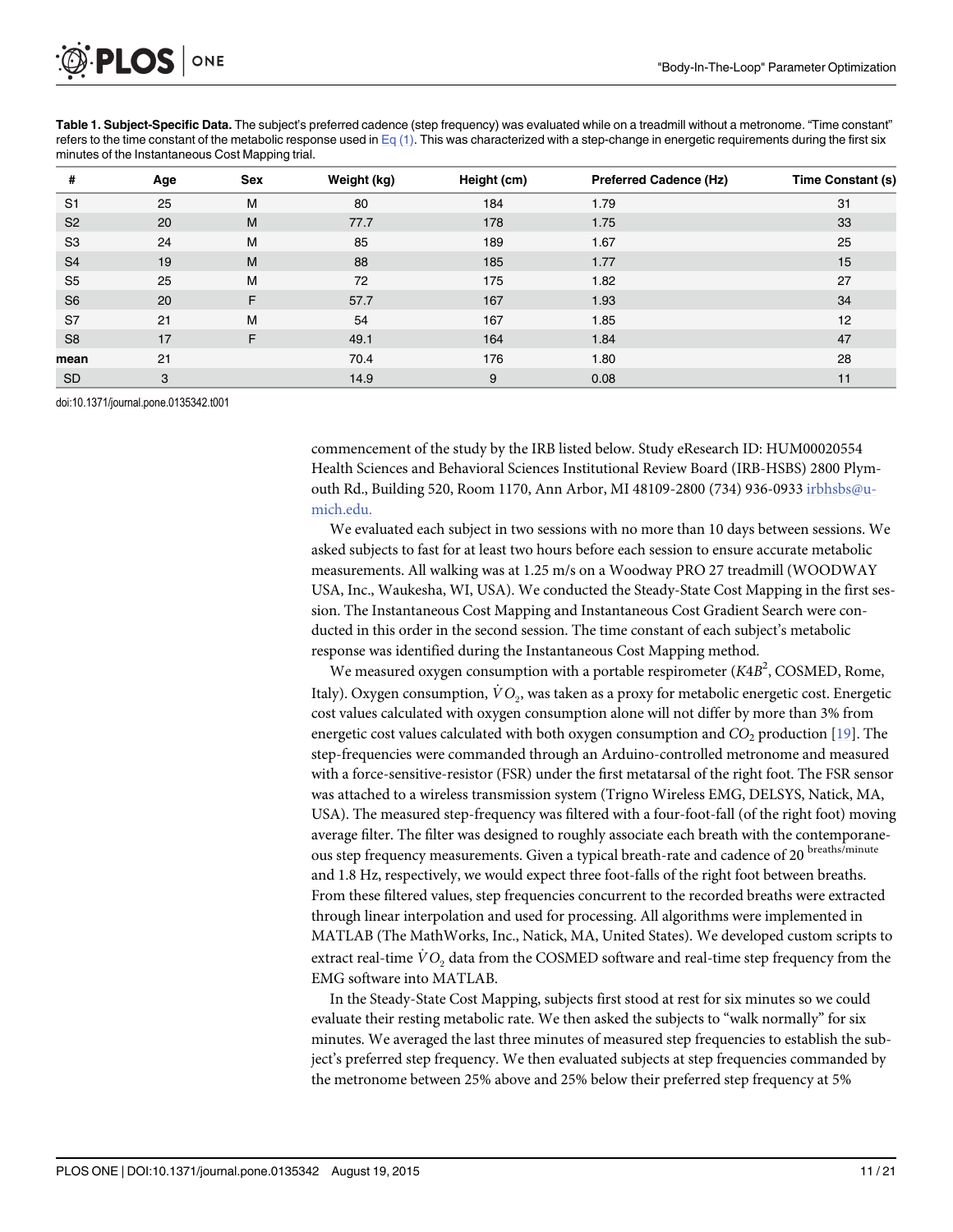<span id="page-11-0"></span>intervals in a random sequence (including an evaluation at 0%, i.e., with the subject's preferred step frequency commanded by the metronome). In each condition, we allowed three minutes to reach steady-state before averaging the measurements of oxygen consumption over an additional three minutes at the condition. Waking bouts were preceded by rests and did not last more than 18 minutes. We again evaluated subjects standing at rest for six minutes. A thirdorder polynomial was fit to the means of the steady-state recorded step frequencies and  $\dot{V}O_2$ . The minimum of this polynomial was taken as an estimate of the true energetic minimum.

For the Instantaneous Cost Mapping, subjects stood at rest for three minutes, then walked for three minutes at a starting cadence randomly selected to be either 25% above or below their preferred cadence. This data was used to identify the time-constant of the subject's metabolic dynamics. Since our previous work found no significant difference between time constants for increases and decreases in activity level  $[20]$  $[20]$  $[20]$ , we did not evaluate an additional, decreasing step. In order to identify the time constant, we needed to approximate the true instantaneous cost underlying the measures. We approximated the instantaneous cost as a step input that moves from a standing rest value up to a starting cadence value. For the standing rest value, we averaged the respiratory measurements from the last minute at that condition. For the starting cadence, we also used an average of the last minute of data. With this definition of instantaneous cost, x, MATLAB's optimization toolbox was used to search for the value of  $\tau$  and  $\bar{y}^1$  that minimized the sum of the squared error between the predicted dynamic response,  $\bar{y},$  and the measurements, $\hat{y}$ , taken during the entire first six minutes of the test. This process was adapted from our prior work [\[20\]](#page-20-0). These six minutes were followed by a metronome beat which moved from the starting cadence to the other extreme over the course of five minutes (i.e., moving from -25% to +25% or vice versa). Using the time constant we identified from the first part of the test, we used the data from the last five minutes of the test to identify the best-fit cubic polynomial response surface. The minimum of this polynomial was taken as an estimate of the true minimum.

In the Instantaneous Cost Gradient Search, the starting condition was randomly chosen to be either 20% above or below the subjects preferred cadence. Subjects began by walking for three minutes at the starting condition to reach steady-state before the optimization commenced. The data acquired during this interval was not used in the optimization. The gradient was evaluated using 60 breaths (approximately 3 minutes). The perturbation width was 5%. For example, if the starting condition was 20% above the subject's preferred step frequency, after warming up at the starting condition, the algorithm first commanded a metronome beat 25% above the subject's preferred value for 30 breaths and then commanded a beat at 15% for 30 breaths. The algorithm then iterated along the gradient according to [Eq \(9\)](#page-8-0) and repeated the gradient evaluation process. At any point or after five iterations, the optimization was stopped and the subject was allowed to rest as desired. When the test resumed, the algorithm again waited three minutes with the subject walking at the parameters defined by the last iteration before evaluating the gradient again. The algorithm was terminated after 15 iterations. The choice of the number of breaths,  $n$ , and the gain schedule were evaluated in simulation to verify their performance under the noise conditions. This algorithm assumed the subject's time constant to be forty seconds  $[20]$  $[20]$  $[20]$ . The estimated minimum was taken to be the termination point of the algorithm.

#### **Results**

The minima predicted by the three algorithms are listed in [Table 2](#page-12-0) and illustrated in [Fig 4](#page-12-0). The Steady-State Cost Mapping required 66 minutes of walking. The minima of the resulting curves had an average relative error of  $0.975\% \pm 4.08\%$  (mean  $\pm$  SD) with respect to the subjects'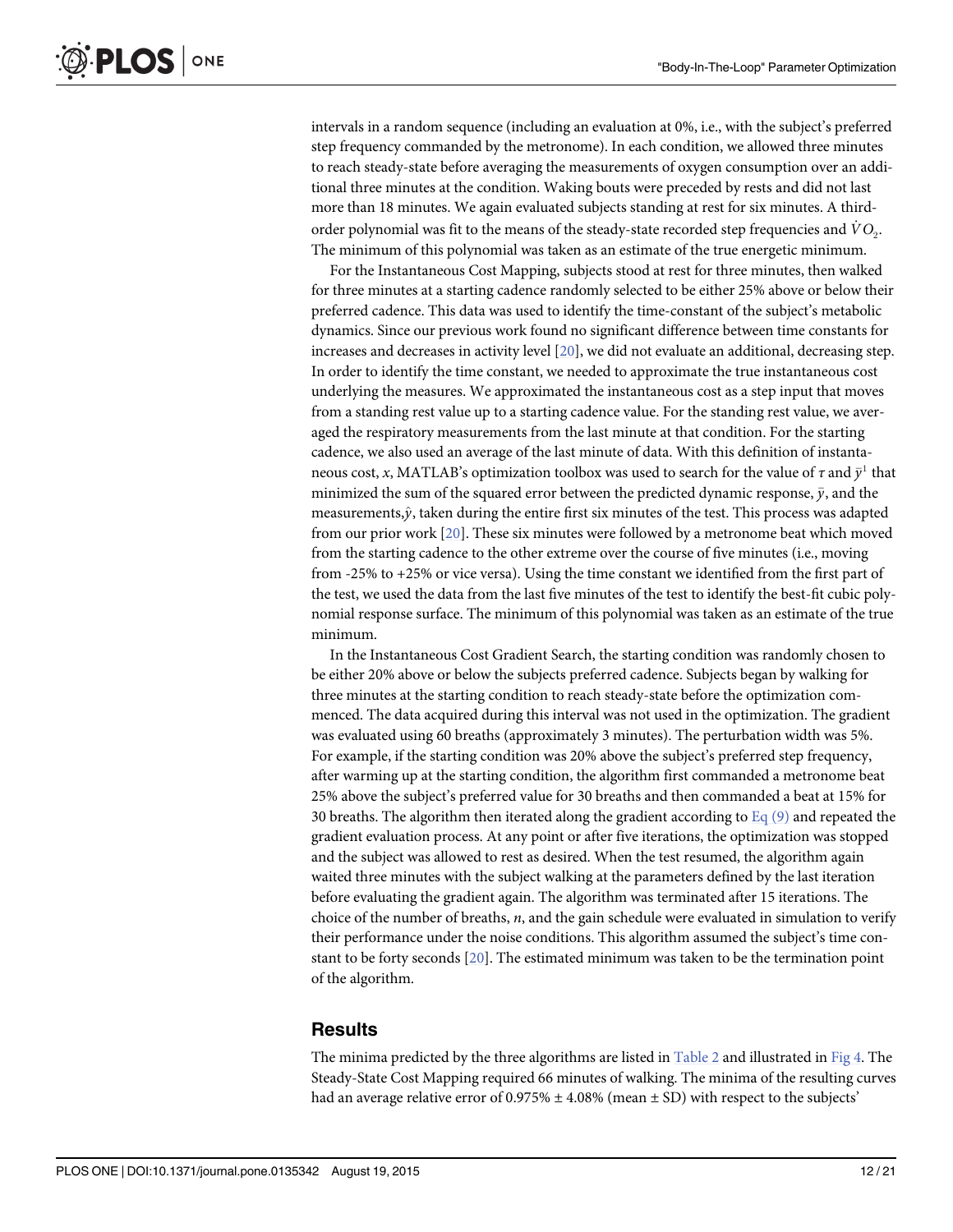<span id="page-12-0"></span>[Table 2. O](#page-11-0)ptimization Results. Listed are estimates of the energetic minima resulting from the different algorithms. Values are in percent-error with respect to the subject's preferred step frequency. SSCM refers to a Steady-State Cost Mapping with a best-fit third-order polynomial. ICM refers to the minima of the Instantaneous Cost Mapping. ICGS refers to terminal values of the Instantaneous Cost Gradient Search.

| #              | <b>SSCM</b> | <b>ICM</b> | <b>ICGS</b> |
|----------------|-------------|------------|-------------|
| S <sub>1</sub> | 2.82%       | $-7.35%$   | $-7.97%$    |
| S <sub>2</sub> | 1.41%       | $-0.54%$   | 7.1%        |
| S <sub>3</sub> | 1.19%       | 4.51%      | 0.56%       |
| S <sub>4</sub> | $-5.54%$    | $-3.70%$   | $-1.08%$    |
| S <sub>5</sub> | 6.00%       | $-2.89%$   | $-2.23%$    |
| S <sub>6</sub> | $-2.18%$    | 3.96%      | 5.36%       |
| S7             | $-2.02%$    | $-3.57\%$  | $-2.93%$    |
| S <sub>8</sub> | 6.12%       | 4.88%      | $-1.21%$    |
| mean           | 0.975%      | $-0.59%$   | $-0.29%$    |
| <b>SD</b>      | 4.08%       | 4.57%      | 4.77%       |

doi:10.1371/journal.pone.0135342.t002

preferred step frequencies. The Instantaneous Cost Mapping required only 8 minutes of walking. The time constants of our subjects had an average value of 28 sec  $\pm$  11 sec (mean  $\pm$  SD). The minima of the of the resulting cubic polynomials had an average relative error of  $-0.59\% \pm$ 4.57% (mean ± SD) with respect the subjects' preferred step frequencies. After fifteen iterations, the final conditions of the Instantaneous Cost Gradient Search had an average relative error of −0.29% ± 4.77% (mean ± SD) with respect to the subjects' preferred step frequencies. The average walking-time for this method was 56.5 minutes. Fig  $5$  illustrates the progress of this algorithm for each subject. Fig  $6$  compares the results of the three methods for two representative subjects. The absolute error for each method was  $3.41\% \pm 2.11\%$  (mean  $\pm$  SD) for the Steady-State Cost Mapping,  $3.92\% \pm 2.89\%$  (mean  $\pm$  SD) for the Instantaneous Cost Mapping and  $3.56\% \pm 1.92\%$  (mean  $\pm$  SD) for the Instantaneous Cost Gradient Descent.



[Fig 4. A](#page-11-0)ccuracy of the Three Methods. Shown are means and standard deviations of the predicted energetic minima. We use the subjects' preferred step frequency as 'ground truth' for comparison [\[15\]](#page-20-0). All three methods, on average, identify energetic minima near the subjects preferred cadence. The variance in the outcomes of the proposed Instantaneous Cost methods is only slightly higher than that of the established Steady-State Cost Mapping. There is no significant difference between the absolute error of the three methods.

doi:10.1371/journal.pone.0135342.g004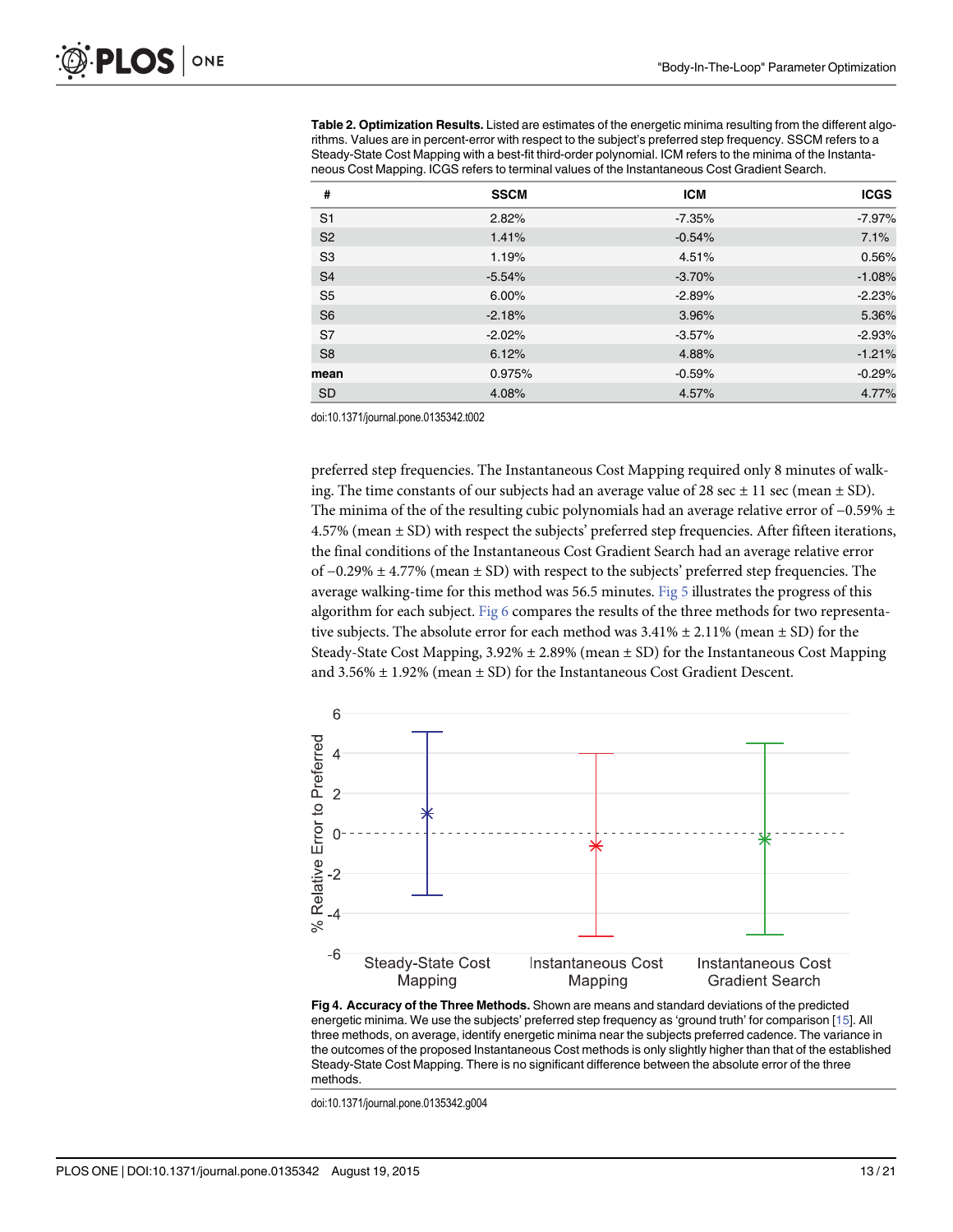<span id="page-13-0"></span>



[Fig 5. C](#page-12-0)onvergence of the Instantaneous Cost Gradient Search Method. The lines indicate the prescribed step frequencies over the course of the experiment. The experiment begins with an incorrect guess of the optimal step frequency that is randomly selected to be either 20% above or below the subject's preferred step frequency. After a warm-up period, the step frequency is perturbed above and below the guess. The measurements of oxygen consumption during this perturbation process are used to estimate the slope of the underlying relationship between energetic cost and step frequency. This slope, or gradient, is used to update the guess of the optimal step frequency. Though the performance of the algorithm varied between subjects, the algorithm was always able to approach the energetic minimum. The average total walking-time was 56.5 minutes and the mean relative error of the final iteration value to the subject's preferred step frequency was −0.29% ± 4.77% (mean ± SD). The lightening of shades indicates the progress of time.

doi:10.1371/journal.pone.0135342.g005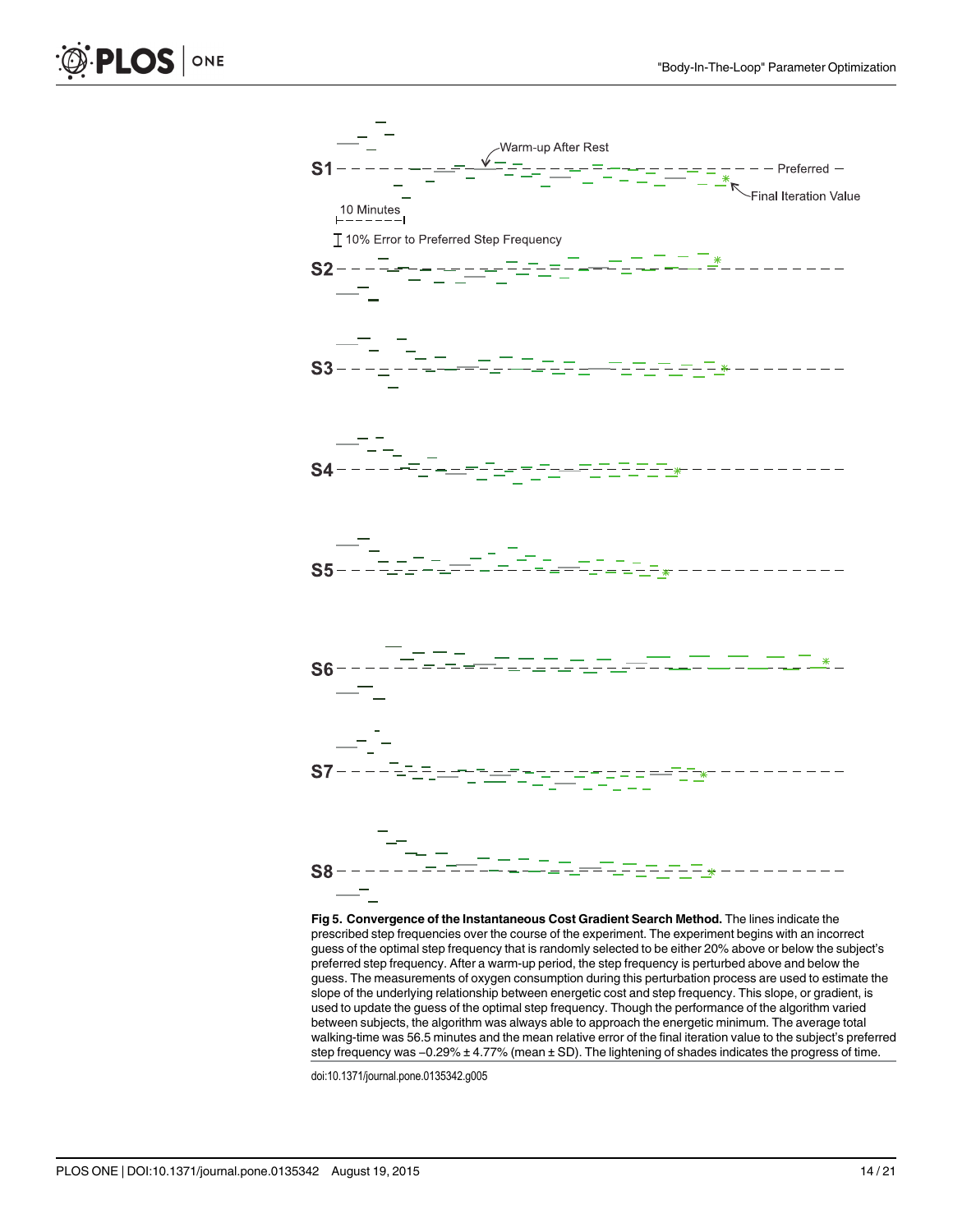<span id="page-14-0"></span>

[Fig 6. E](#page-12-0)xamples of Response Surface Estimates of the Three Methods. Data are shown for Subject 1 and Subject 8 (poor and good performance of Instantaneous Cost methods respectively). This figure illustrates the third-order polynomial fit to the means (± SE) in the Steady-State Cost Mapping method, the third order polynomial response surface that best predicts the measures from the Instantaneous Cost Mapping, and the series of linear response surfaces used to update the parameter guess in the Instantaneous Cost Gradient Search (the lightening of shades indicates the sequence of the fits). The linear response surfaces of the Instantaneous Cost Gradient Search for Subject 1 show a much higher degree of variability than Subject 8. This led the algorithm to converge at a value somewhat below the subject's preferred step frequency (worse than any other subject). Interestingly, the Instantaneous Cost Mapping for Subject 1 estimated a similarly low minimum. For subject 8, the linear response surfaces are more regular, leading the gradient search algorithm to outperform both of the mapping methods.

doi:10.1371/journal.pone.0135342.g006

**PLOS** 

ONE

#### **Discussion**

These methods represent a valuable new tool for the selection of parameters in devices that interact with the human body. Our experiments demonstrate that the optimization algorithms we propose are robust to variations between subjects. The means of the error of the minima predicted by the three methods are each within a standard error (SE) from 0%. This means that none of the methods exhibited a significant bias towards selecting minima above or below the subjects' preferred step frequencies. The accuracy of a particular method can be characterized by the variance of the estimated minima. A smaller variance would suggest that the method is more likely to select minima close to the true energetic minimum. In this sample, the Steady-State Cost Mapping has a slightly smaller variance than the other two methods. However, a Levene test for homogeneity of the variances does not show the variances to be significantly different ( $p = 0.88$ ) [[28](#page-20-0)]. Moreover, an F-test on the absolute error of the methods does not reveal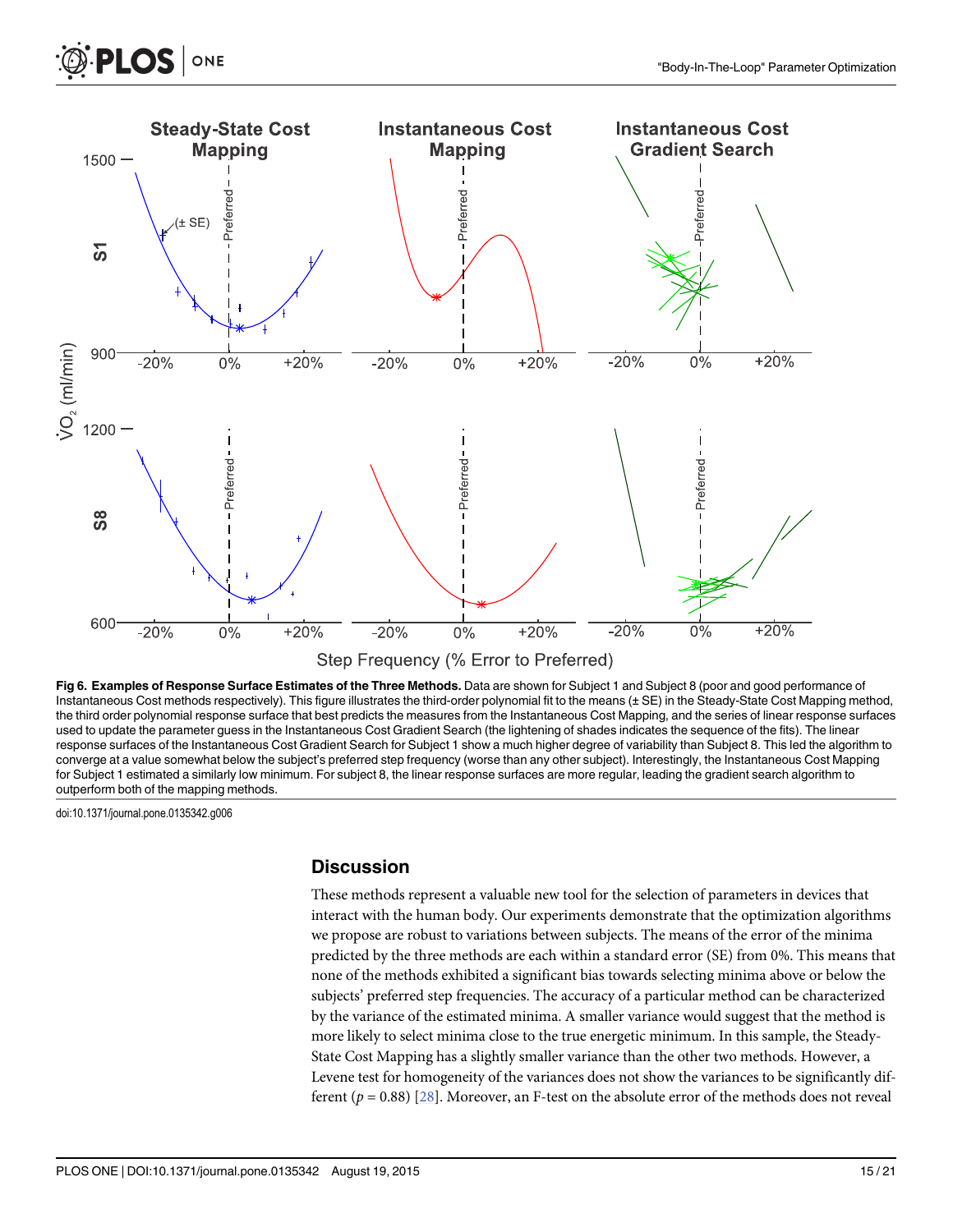<span id="page-15-0"></span>any significant difference ( $p > 0.49$ ). This suggests that methods proposed in this work can identify energetically optimal parameters settings with similar accuracy to traditional methods.

#### Faster Minimum Identification

For the experimenter, Steady-State Cost Mapping is by far the simplest method to implement. In this method, all of the data is post-processed and discrete parameter settings can be evaluated in completely separate trials (which permits parameters to be changed offline). This method, however, is time consuming and fatiguing for subjects. The Instantaneous Cost Mapping, on the other hand, can be much faster than Steady-State Cost Mapping. The implementation of this method, however, requires the parameters to be varied during the test. Like the Steady-State Cost Mapping, this method assumes a function shape for the underlying energyparameter relationship with the assumption that the minimum of this function will be near the true energetic minimum. For clinical populations that fatigue quickly, the Instantaneous Cost Mapping provides the means to estimate energetic minima without excessive walking-time.

# Global vs Local Methods

When there are many interacting parameters to be tuned, gradient based optimization methods, such as the Instantaneous Cost Gradient Search are more efficient than mapping methods. Rather than map the entire parameter space, gradient searches iteratively improve parameter values relative to the current setting. If one imagines a parameter-cost relationship as a terrain with peaks and valleys, a gradient search algorithm can be thought to "flow" downwards towards the lowest point. Instead of blindly sampling the entire parameter space, the algorithm only needs to evaluate parameter settings along its path, increasing algorithmic efficiency. As a downside, gradient searches are "local" methods, meaning they can only find parameter combinations that reduce metabolic cost local to the starting conditions. If two valleys are separated by a ridge, the algorithm is unable to move between them. When the starting point is in the basin of the lowest valley (i.e., somewhat close to the global minimum), the algorithm will be able to reach the best-possible parameter setting. It is difficult to state whether the local nature of gradient searches poses a problem. It has been shown, for example, that the energetic cost relationship to power and timing parameters in an assistive ankle orthosis is well-characterized by a single valley [[29](#page-20-0)]. For new devices, however, the shape of the cost landscape is always unknown a priori. The importance of the starting point choice depends on whether the cost landscape contains a single or multiple valleys.

# Algorithm Parameter Selection

The performance of the algorithms presented in this work can be affected by a poor choice of the parameters governing their operation. When the noise in the measurements of energetic cost is large compared to the slopes of the response surface, algorithm performance will be negatively impacted. In general, adjusting the parameters to lengthen the duration of the testing time should improve performance.

For instance, the Steady-Sate Cost Mapping works best when the data is averaged over a sufficient time. The more samples that are collected at each steady-state condition, the greater the confidence in the resulting mean. If we assume the underlying measurements come from a normal distribution, we would expect the standard error of the calculated means to have an inversely proportional relationship to the square-root of the number of samples,  $n$ .

The Instantaneous Cost Mapping method can be improved by increasing the duration of the parameter sweep. A slow parameter sweep reduces the attenuation in the metabolic dynamics. A quick parameter sweep may result in a rapidly changing instantaneous energetic cost.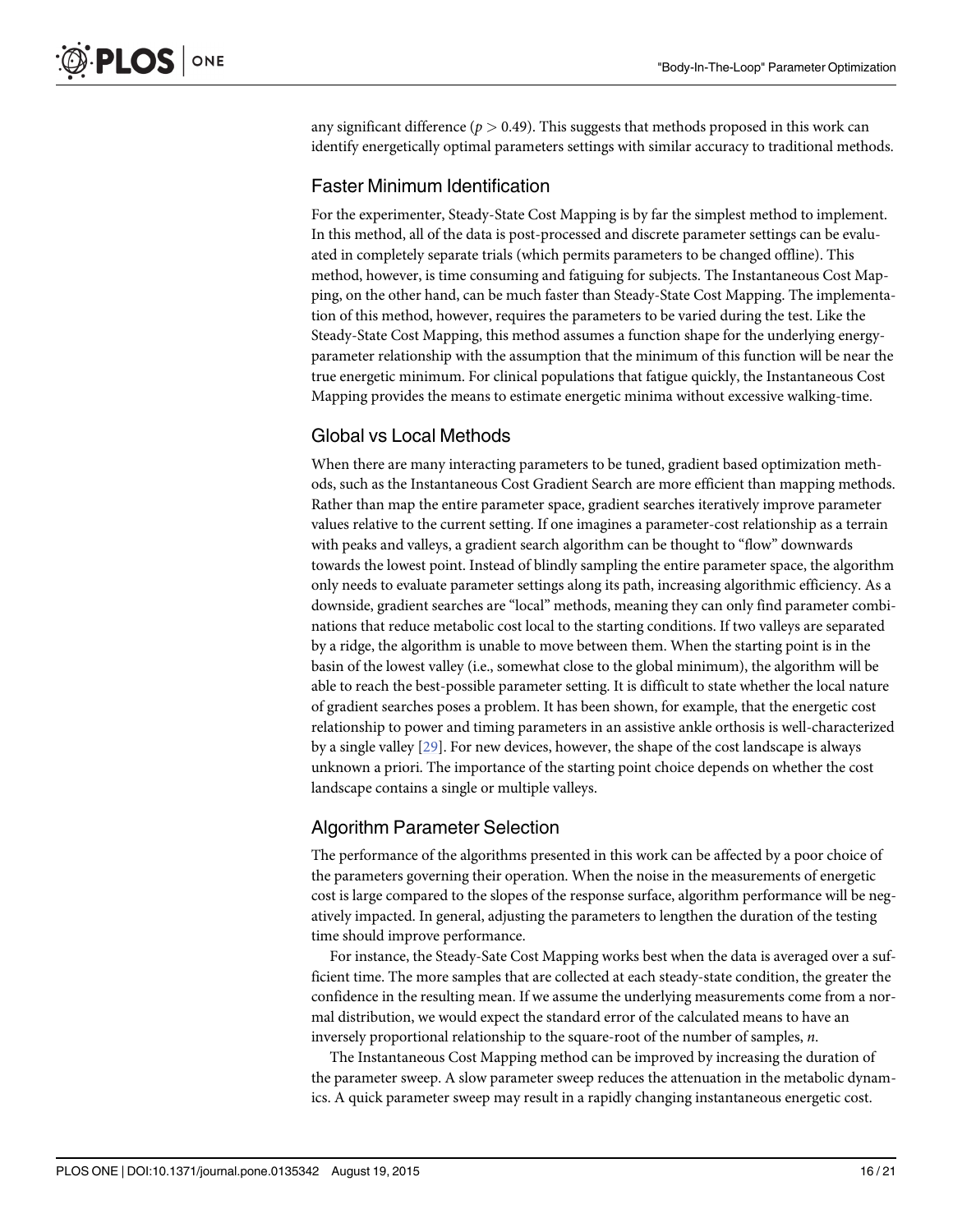These rapid changes in cost will be will be attenuated by the low-pass-filter-like dynamic response of the breath-to-breath measures. Additionally, an increased number of samples helps to average-out the noise. If the parameter sweep is slow, the shape of the estimated energy-parameter relationship will be driven by a more accurate mean of the noisy signal.

The order of the Instantaneous Cost Mapping polynomial can also be adjusted to improve algorithm performance. The order of the polynomial can be decreased to "smooth" the effect of the noise. Doing so, however, may also hide important features of the underlying energy-parameter relationship that could be captured by higher-order approximations. For example, quadratic approximations are symmetric and only have one maximum or minimum. Higher-order approximations could be used to capture asymmetry or additional minima or maxima. These higher-order fits, however, are more-likely to be affected by noise. The negative impact of the noise would be most pronounced when using a relatively quick parameter sweep.

The Instantaneous Cost Gradient Search has many parameters than can be tuned to improve performance or adapt the algorithm. Increasing the perturbation width, c, and number of breaths measured at each evaluation perturbation point can improve the estimate of the gradient. Large perturbation widths, however, hurt the "local" nature of the gradient estimate. The gain schedule and number of iterations have a more complex effect on the algorithm performance. The gain schedule can be shaped to implicitly assume that the algorithm will start far from the minimum and will approach the minimum with some approximate rate. At early iterations, the evaluation point is assumed to be far from the minimum and the algorithm has the authority to take large steps. At later iterations, the algorithm may be closer to the minimum where the gradient is difficult to estimate and where large steps may cause the algorithm to overshoot. The decrease in gain with increasing iterations helps limit the step size as the algorithm approaches the minimum.

#### Scaling to Multiple Parameters

Neither the Steady-State Cost Mapping nor the Instantaneous Cost Mapping readily scales to the optimization of multiple parameters simultaneously. A Steady-State Cost Mapping method that uses N evaluation points with a single parameter would require  $N<sup>d</sup>$  evaluation points with multiple parameters (where  $d$  is the number of parameters). For example, our Steady-State Cost Mapping was performed over 11 different step frequencies. This required a little over an hour of walking. If we were to attempt to identify the optimal combination of these 11 step frequencies with 11 different values of a related parameter, such as walking velocity, subjects would need to walk for over 12 hours. If it would take 12 hours of walking to map two parameters, one can imagine the difficulty of mapping the combinations of the tens of parameters used in powered prostheses [\[2](#page-19-0), [3](#page-19-0)]. Using the techniques of the Instantaneous Cost Mapping the parameter values could be varied continuously, but even this method relies on a exhaustive sampling of the parameter space. The response surface will be most accurate near parameter combinations that have been tested. Without a priori knowledge of the minimum location it would be necessary to spread the experimental evaluations over all the possible combinations of parameters. Of our three methods, the Instantaneous Cost Gradient Search is the best suited method for use with high numbers of parameters. The number of required perturbations to fit the local response surface scales only linearly with the number of parameters. In our experiments, each of the 15 evaluations the gradient for the single parameter required about three minutes. If we were to repeat our experiments with multiple parameters, evaluating the gradient with our current methods would require an additional three minutes of walking for each additional parameter.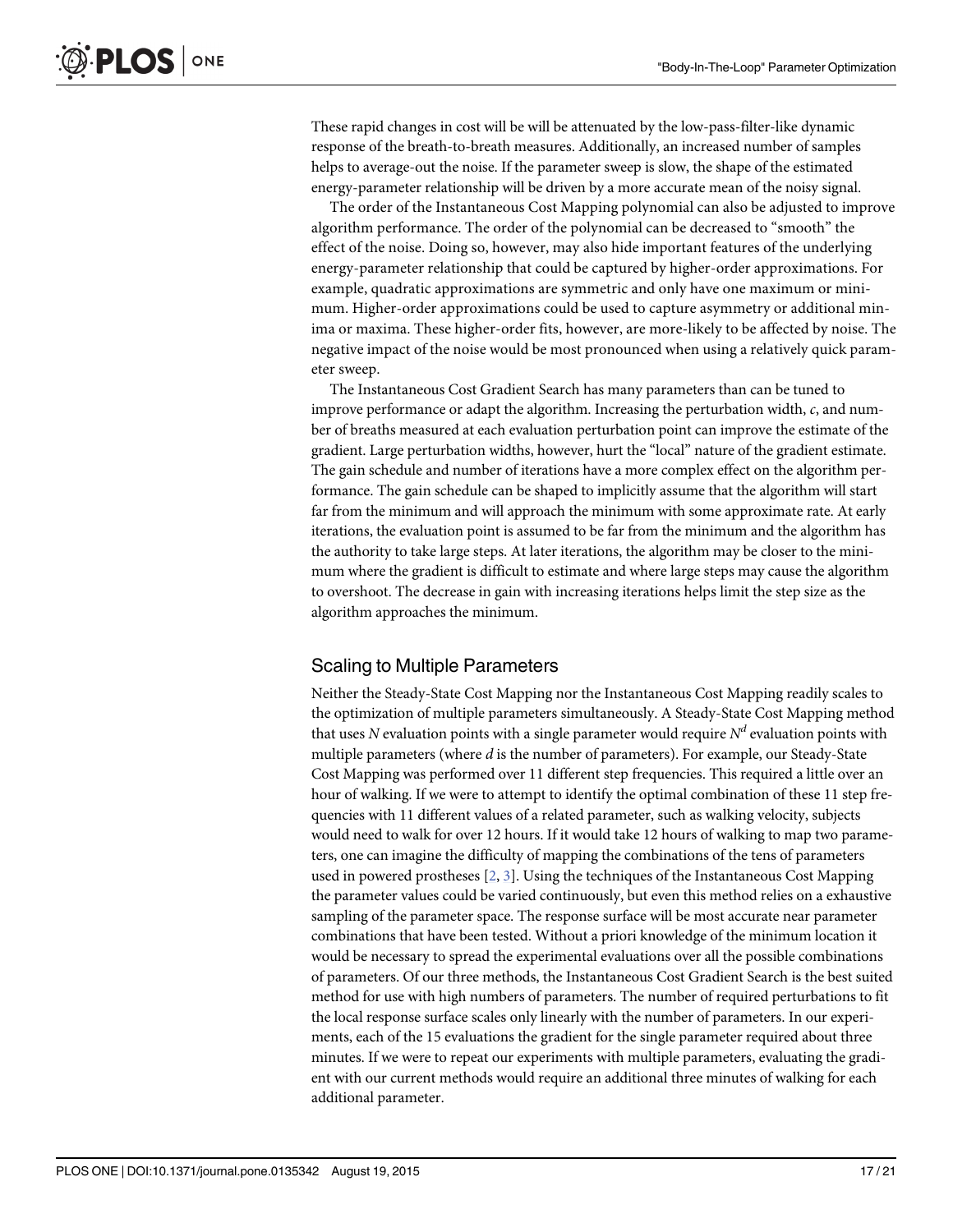#### Time Constant Sensitivity

The Instantaneous Cost methods are somewhat sensitive to errors in the estimate of the subject's metabolic time constant. For example, when parameters are increased from one extreme to the other in the Instantaneous Cost Mapping, errors in the time-constant will result in an error in the predicted "phase lag" between the respiratory measurements and the underlying change in cost. To compensate for this effect, one could vary the parameter from one extreme to the other and then back again in a single trial. In contrast, the sensitivity of the Instantaneous Cost Gradient Search to errors in the estimation of the time constant is only moderate because errors in the time constant typically only result in errors of the magnitude of the gradient (not the sign of the gradient). When observing respiratory measurements immediately after a step change in the underlying cost, the gradient is essentially estimated by observing the rate of change in the breath measurements. This rate is determined by both the difference between the currently measured cost and the steady-state cost  $(\lambda_1 - y^{i-1})$  and the ratio of the gradient to the time constant  $\binom{22}{7}$ . This is apparent when we rewrite <u>[Eq \(1\)](#page-6-0)</u> in terms of the linear response surface defined in  $Eq(13)$ 

$$
(y^{i} - y^{i-1}) = \frac{h_i}{\tau} (\lambda_1 + \lambda_2 p - y^{i-1}) = \frac{h_i \lambda_2}{\tau} p + \frac{h_i}{\tau} (\lambda_1 - y^{i-1}).
$$
 (14)

If there is an error in the magnitude of the time constant, it will result in an error in the magnitude of the estimated gradient,  $\lambda_2$ . The effect of an error in the magnitude of the gradient is something akin to an error in the magnitude of the gain,  $\alpha_k$ . This gain does not need to have a precise magnitude for convergence to occur. For this reason, the algorithm did not rely on an individually characterized time constant for each subject. As it turned out, the average of our individually-identified time constants (28 seconds) was lower than the average-time constant of previous studies [[20](#page-20-0)] on which we based the time constant used the Instantaneous Cost Gradient Search (40 seconds). This did not impede convergence.

#### Subject Adaptation

Compared to the other methods, the Instantaneous Cost Gradient Search is the most robust to subject adaptation. The method relies only on recent measurements. This allows the algorithm to be stopped and restarted at any point. Thus allowing its implementation to be spread out over multiple sessions or days as needed. This property could also be beneficial if subjects are unfamiliar with a particular set of device parameters. This unfamiliarity may cause a subject to use their muscles to work against the assistance provided by the device. Such a suboptimal walking strategy will result in higher measures of energetic cost. In the Steady-State Cost Mapping or Instantaneous Cost Mapping, these higher measures would result in a response surface that is higher in that region. Given enough time, however, subjects might adapt to unfamiliar conditions and walk in an energetically improved way  $[24]$  $[24]$  $[24]$ . With the Instantaneous Cost Gradient Search, one can imagine a situation where the algorithm approaches a set of parameter settings that are unfamiliar to the user. The measured energetic cost will be skewed upward by the suboptimal walking strategy employed by the subject. The gradient, however, will not necessarily be affected by this unfamiliarity. Improved parameter setting choices will still result in a *relative* improvement in energetic cost (even when the *absolute* cost is skewed by the unfamiliarity). This relative improvement in energetic cost can still be used to direct the search.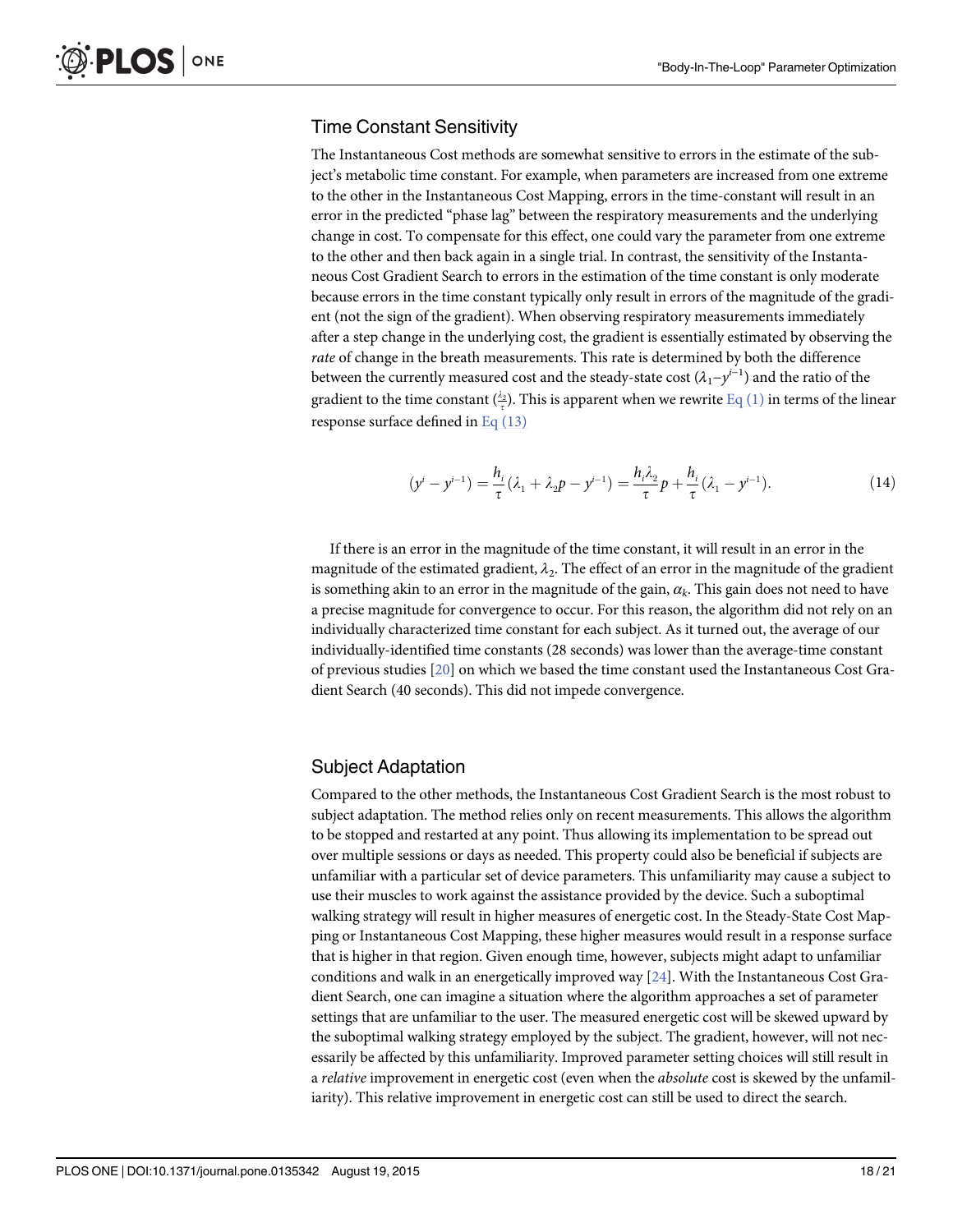Table 3. Qualitative Comparison of the Three Methods. SSCM refers to the traditional method of Steady-State Cost Mapping. Our methods rely on the estimation of Instantaneous Cost. ICM refers to the Instantaneous Cost Mapping and ICGS to the Instantaneous Cost Gradient Search.

|                                          | <b>SSCM</b>     | <b>ICM</b> | <b>ICGS</b>     |
|------------------------------------------|-----------------|------------|-----------------|
| Approximate walking-time (one parameter) | 1 <sub>hr</sub> | 8 min      | 1 <sub>hr</sub> |
| Requires real-time energetic data        | No.             | <b>No</b>  | Yes             |
| Requires real-time parameter variation   | No              | Yes        | Yes             |
| Type of minimum identified               | Global          | Global     | Local           |
| Assumes shape of cost function           | Yes             | <b>Yes</b> | No              |
| Time constant sensitivity                | Very low        | High       | Moderate        |
| Usefulness with many coupled parameters  | Very Low        | Limited    | High            |
| Allows for dynamic subject adaptation    | <b>No</b>       | No         | Yes             |

doi:10.1371/journal.pone.0135342.t003

#### **Conclusions**

In this work, we have demonstrated novel methods to automatically identify parameters of assistive devices via the optimization of a desired physiological objective. To prove the validity of our ideas, we tested the performance of our our algorithms by manipulating the step frequency of eight subjects. These experiments confirmed that our algorithms were able to identify energetic minima (which correspond to subjects' preferred step frequency) with similar accuracy to the traditional method of Steady-State Cost Mapping. Our methods enable considerable time savings and readily extend to multi-dimensional parameter spaces. To the best of our knowledge, the presented Instantaneous Cost Gradient Search method is the first time that an algorithmic, online optimization of energetic cost was performed with the human body in the loop. Table 3 summarizes the qualitative differences between our algorithms and traditional methods.

The presented step-frequency study provides an interesting proxy for assistive devices. Commanding step-frequency is inherently safe and its simplicity enables an easy implementation. Furthermore, the existing literature on the relation of energetics and step-frequency allows a rigorous assessment of our results. The final goal of our work, however, is the application of the same methods in the tuning of powered prostheses, orthoses, and exoskeletons. When using energetic cost as the physiological objective, the necessary algorithmic adaptions will be minor. Although assistive devices may introduce questions about adaptation and local minima, they have a distinct advantage over optimizing step frequency. Humans are poor "computer-controlled devices". The algorithms in this work cannot guarantee that the "com-manded" step frequency was followed precisely by the subject. In fact, [Fig 6](#page-14-0) reveals large differences between the commanded and measured frequency. As a consequence, the algorithms were forced to rely on noisy measurements of step frequency. In contrast, with an assistive device the parameters would be firmly under control. In particular, we observed a bias towards walking at the preferred step frequency. It is conceivable that this improves the performance of the mapping methods because the data set becomes denser closer to the optimum (and thus in the range where it is important). We do not believe that this effect improves the Instantaneous Cost Gradient Descent, as this method is trying to evaluate a local gradient rather than estimating the global minimum. The primary challenge in the implementation would be to extend the optimization to multiple dimensions and to guarantee patient safety. As these algorithms develop, they will find increasing use for devices where traditional tuning methods are infeasible. In the long run, we do not see our approach being limited to energetic cost as the objective. Using similar methods, one can, for example, optimize gait symmetry by evaluating kinematic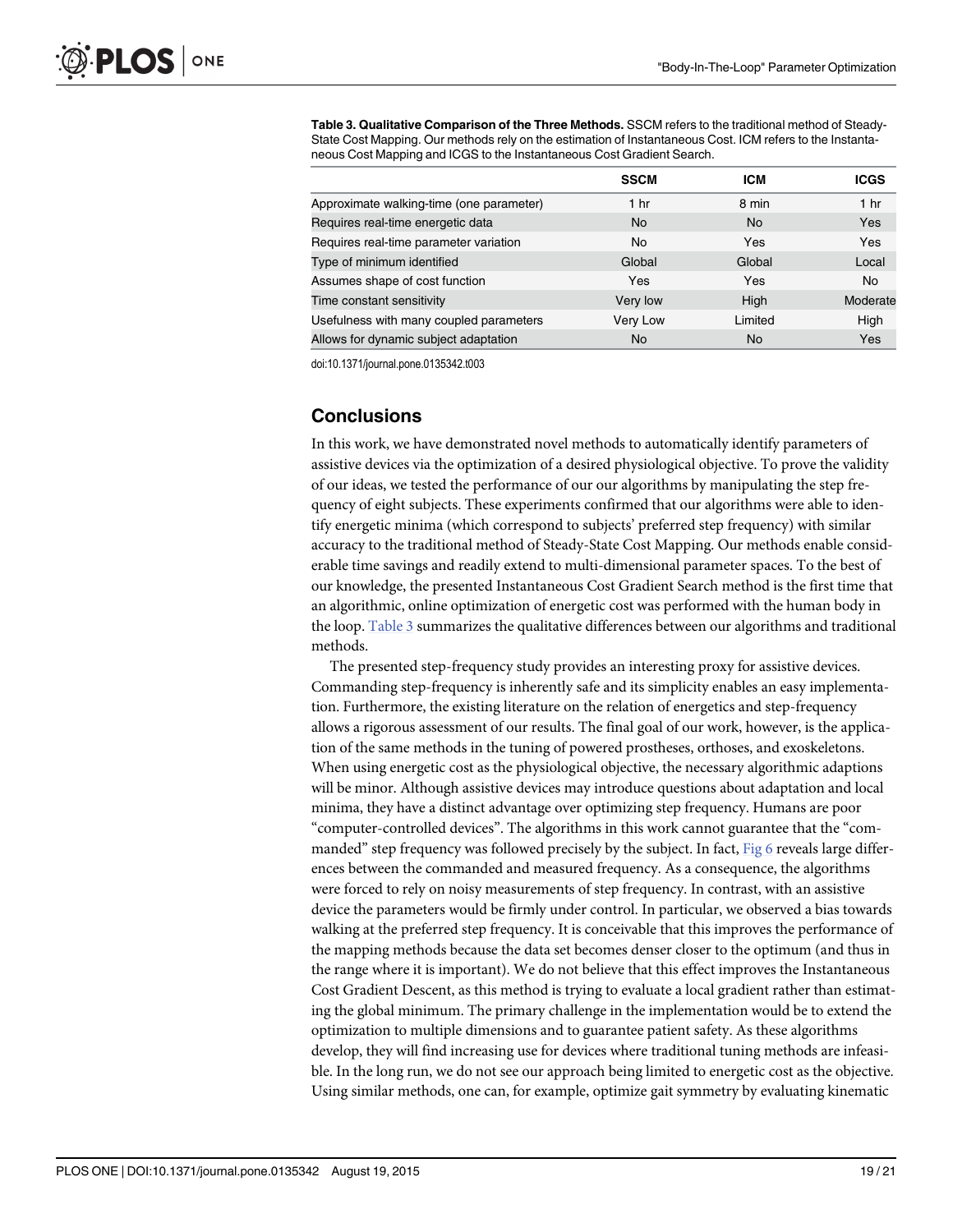<span id="page-19-0"></span>sensor information or enforce a desired training effort by evaluating inverse dynamics or EMG data. While such objectives will require different methods for sensor data processing, the underlying algorithmic principles will be very similar.

# Supporting Information

[S1 File.](http://www.plosone.org/article/fetchSingleRepresentation.action?uri=info:doi/10.1371/journal.pone.0135342.s001) Data Summary. This excel file contains the data presented in the figures. (XLSX)

# Acknowledgments

We thank the lab of Dr. Deanna Gates for graciously allowing us to use their equipment. Funding for the work of the RAMlab came through the MCubed program at the University of Michigan (CDR). Funding for the work done by the Locomotion Lab was supported by U.S. Army Research Office grant #W911NF-13-1-0268 (JMD), NSERC Discovery Grant (JMD), and Vanier Canadian Graduate Scholarship (JCS).

This material is based upon work supported by the National Science Foundation Graduate Research Fellowship (WF) under Grant No. DGE 1256260. Any opinion, findings, and conclusions or recommendations expressed in this material are those of the authors(s) and do not necessarily reflect the views of the National Science Foundation.

#### Author Contributions

Conceived and designed the experiments: JMD WF CDR JCS. Performed the experiments: WF. Analyzed the data: WF. Contributed reagents/materials/analysis tools: JCS WF. Wrote the paper: WF CDR. Edited the manuscript: WF CDR JCS JMD. Figure design: WF CDR JCS JMD.

#### References

- [1.](#page-1-0) Dollar AM, Herr H. Lower extremity exoskeletons and active orthoses: challenges and state-of-the-art. Robotics, IEEE Transactions on. 2008; 24(1):144–158. doi: [10.1109/TRO.2008.915453](http://dx.doi.org/10.1109/TRO.2008.915453)
- [2.](#page-1-0) BiOM Personal Bionics. T2 Product Brochure. Accessed February 2015: [http://www.biom.com/assets/](http://www.biom.com/assets/2002129-Rev-D-BiOM-T2-Product-Brochure-Web.pdf) [2002129-Rev-D-BiOM-T2-Product-Brochure-Web.pdf](http://www.biom.com/assets/2002129-Rev-D-BiOM-T2-Product-Brochure-Web.pdf);.
- [3.](#page-1-0) Lawson BE, Shultz AH, Goldfarb M. Evaluation of a coordinated control system for a pair of powered transfemoral prostheses. In: Robotics and Automation (ICRA), 2013 IEEE International Conference on. IEEE; 2013. p. 3888–3893.
- [4.](#page-1-0) Sup F, Bohara A, Goldfarb M. Design and control of a powered transfemoral prosthesis. The International journal of robotics research. 2008; 27(2):263–273. doi: [10.1177/0278364907084588](http://dx.doi.org/10.1177/0278364907084588) PMID: [19898683](http://www.ncbi.nlm.nih.gov/pubmed/19898683)
- [5.](#page-1-0) Kobayashi T, Orendurff MS, Boone DA. Dynamic alignment of transtibial prostheses through visualiza-tion of socket reaction moments. Prosthetics and orthotics international. 2014;. doi: [10.1177/](http://dx.doi.org/10.1177/0309364614545421) [0309364614545421](http://dx.doi.org/10.1177/0309364614545421)
- [6.](#page-1-0) Boone DA, Kobayashi T, Chou TG, Arabian AK, Coleman KL, Orendurff MS, et al. Perception of socket alignment perturbations in amputees with transtibial prostheses. Journal of rehabilitation research and development. 2012; 49:843–854. doi: [10.1682/JRRD.2011.08.0143](http://dx.doi.org/10.1682/JRRD.2011.08.0143) PMID: [23299256](http://www.ncbi.nlm.nih.gov/pubmed/23299256)
- [7.](#page-1-0) Zahedi M, Spence W, Solomonidis S, Paul J. Alignment of lower-limb prostheses. Journal of Rehabilitation Research and Development. 1986; 23(2):2–19. PMID: [3723422](http://www.ncbi.nlm.nih.gov/pubmed/3723422)
- [8.](#page-1-0) Israel JF, Campbell DD, Kahn JH, Hornby TG. Metabolic costs and muscle activity patterns during robotic-and therapist-assisted treadmill walking in individuals with incomplete spinal cord injury. Physical therapy. 2006; 86(11):1466–1478. doi: [10.2522/ptj.20050266](http://dx.doi.org/10.2522/ptj.20050266) PMID: [17079746](http://www.ncbi.nlm.nih.gov/pubmed/17079746)
- 9. Schmalz T, Blumentritt S, Jarasch R. Energy expenditure and biomechanical characteristics of lower limb amputee gait: The influence of prosthetic alignment and different prosthetic components. Gait & Posture. 2002; 16(3):255–263. doi: [10.1016/S0966-6362\(02\)00008-5](http://dx.doi.org/10.1016/S0966-6362(02)00008-5)